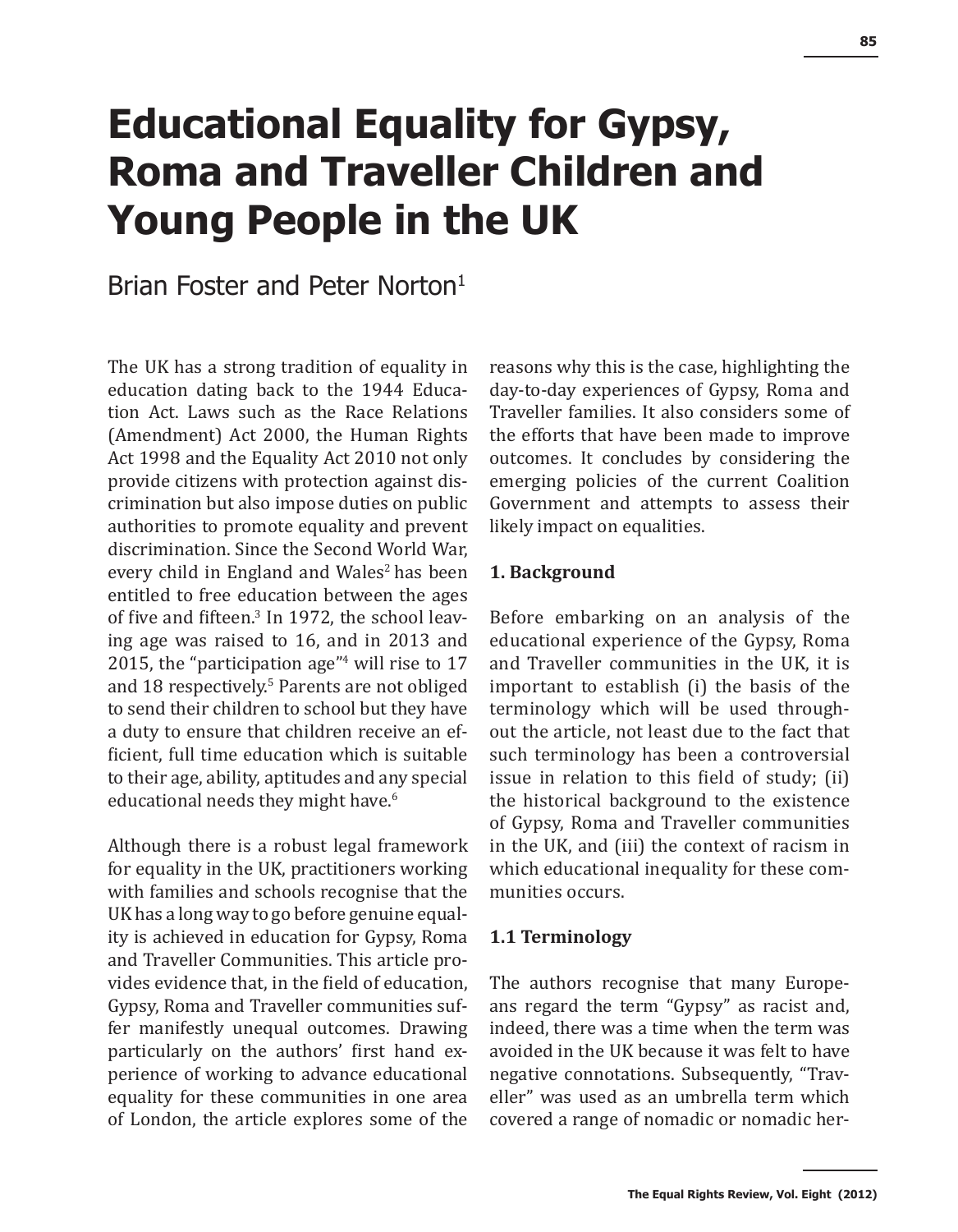itage groups. This term, however, was very general (sometimes getting confused with commuters and backpackers), encompassed a very wide range of disparate groups (including Minceir and Nawkins, Circus and Fairground families, New Travellers and waterway dwellers), and fed further generalisation and stereotyping. Romanichal families sought to reclaim the term "Gypsy" and for a while "Gypsy Traveller" became the standard term used by professionals and voluntary organisations as the umbrella term for the communities they worked with. When Roma arrived from Eastern Europe in the mid-1990s, they were included in the terminology, with the use of "Gypsy Roma Traveller" and then as "Gypsy, Roma and Traveller". For some reason, probably brevity, the term Traveller Education Service, and more recently Traveller Education Support Service (TESS) (discussed further below) have persisted, as has the term Traveller Teacher.

The use of the umbrella terminology – Gypsy, Roma and Traveller – is not intended to suggest that all these communities have common cultures and heritages, or face the same challenges. Indeed, we are aware of the significant diversity within the communities and extended family networks and would argue against generalisation, positive or negative, and focus more on addressing barriers to equality. $7$ 

# **1.2 Gypsy, Roma and Traveller Communities in the UK**

English Romanichal Gypsies arrived in the British Isles in the early 16th Century, as part of the gradual eastward migration of Roma groups across Europe from the 1430s.<sup>8</sup> The first undoubted record is of "Egyptianis" receiving payment from King James IV of Scotland in 1505, but most scholars agree that the unremarkable reference suggests they

had been present in the country for some time;<sup>9</sup> Gypsies were present in force in Paris in 1427, so it is likely that the first arrival of Romanies in Britain was at some time between 1427 and 1508. Sir Thomas More referred to an "Egypcyan" witness to the death of Richard Hunne in London in 151510 and an account dated 1528 claimed that there were ten thousand Gypsies in the British Isles.<sup>11</sup> Two years later, the first anti-Gypsy act was passed, as a result of which any Gypsy entering England could have his property confiscated, and be ordered to leave within two weeks.12 From 1550 to 1640, a number of laws resulted in deportations, slavery and executions of persons being, appearing to be or keeping the company of "Egyptians".<sup>13</sup>

Despite this repressive climate, and a series of laws continuing up to the present time that effectively outlawed their way of life, Romanichal and Kale have survived as distinct cultural groups in the British Isles, with language and traditions indicative of their origins in the Roma migration from Asia. Kale living in North Wales, who came originally via France and the West Country, spoke a pure form of Romanes until the late 20th Century,14 although Kale in South Wales and most Romanichals speak Anglo-Romanes, which mixes Romani and English words with an English grammatical structure.

In 1988, the ethnic status of Romanies was established when a pub landlord put up a sign saying, "Sorry, no Travellers". It was brought to the attention of the Commission for Racial Equality, which supported a test case. The judgement, on appeal, resulted in Gypsies being recognised as a racial group on the following grounds:

"[t]he evidence was sufficient to establish that, despite their long presence in England, gipsies [sic] have not merged wholly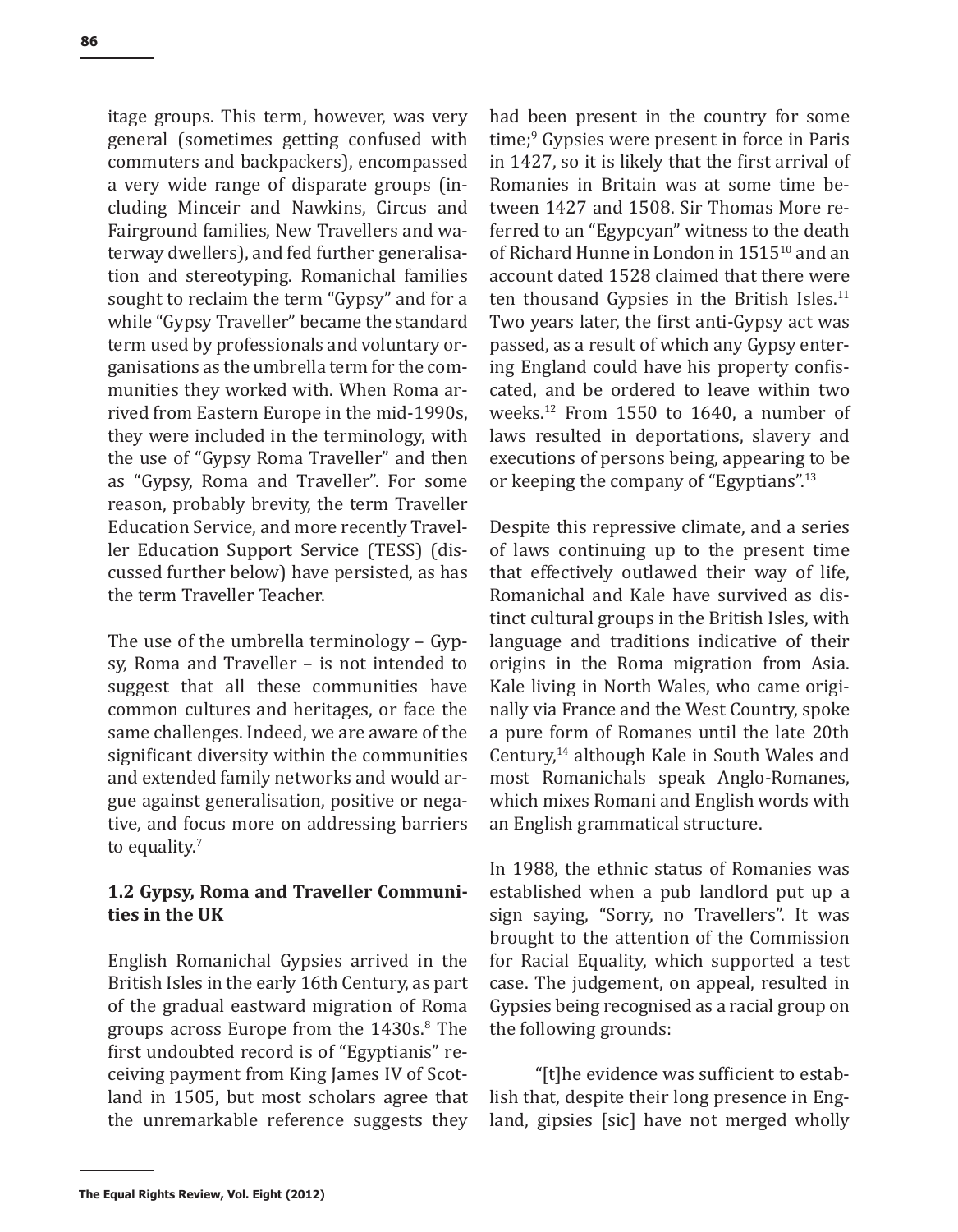in the population, as have the Saxons and the Danes, and altogether lost their separate identity. They, or many of them, have retained a separateness, a self-awareness, of still being gipsies.*"*<sup>15</sup>

Travellers of Irish heritage are indigenous nomadic people with a heritage stretching back many centuries. There is evidence which points to the existence of nomadic groups in Ireland as early as the fifth century AD, and by the twelfth century, the name "Tynkler" or "Tynker" is said to have been given to a group of nomads who maintained a separate identity, social organisation and dialect.16 Others have argued that they are the descendants of the dispossessed from the war with Cromwell in the 17th century or the "Great Famine" in Ireland in the mid- $19<sup>th</sup>$  century, but it is likely that these events merely swelled the numbers of a pre-existing, distinct community.17

Irish Travellers sometimes are referred to as "Minceir" or "Pavees" in their own language - Cant or Gammon. They were recognised as an ethnic group in the UK in  $2000$  following a High Court case<sup>18</sup> and, like Romanies, are protected under the Race Relations Acts (and now the Equality Act). Their claim to recognition as an ethnic group has not been accepted in Ireland although the case has been eloquently made by Sinead Ni Shunear.<sup>19</sup> Irish Travellers do not claim Roma heritage, but they have close links with Romanichal and Kale communities throughout the UK, sharing with them many cultural traditions.<sup>20</sup>

There are two main groups of Scottish Travellers – Lowland Travellers or Romani Gypsies and Highland Travellers. Lowland Travellers share their heritage with English Romanichal Gypsies and Roma, while the Highland Travellers are believed to have their roots in Northern Europe. They gained recognition as an ethnic group in 2008.21

#### **1.3 Racism**

#### **Public Attitudes**

Sir Trevor Phillips (as Chair of the Commission for Race Equality) described racism towards Gypsy, Roma and Traveller communities (GRT Communities) as "the last respectable form of racism", in that there seems to be little or no social stigma attached to expressing such racist attitudes.<sup>22</sup> In making the above statement, Phillips drew on a MORI survey of 1,700 adults throughout England showing the extent of prejudice against minority groups in England.<sup>23</sup> There were four minority groups against whom respondents most frequently expressed prejudice. These were refugees and asylum seekers, Travellers and Gypsies, people from minority ethnic communities, and gay or lesbian people. Although, most interviewees had no personal contact with Travellers and Gypsies, these groups (along with asylum seekers) were found to be the subject of aggressive prejudice and open and explicit animosity, often backed with the threat of violence. Actual violence against Gypsy, Roma and Traveller communities is not uncommon. Petrol bombs have been tossed into sites, and children and their parents have been attacked on their way to and from school.<sup>24</sup>

Prejudice towards Travellers and Gypsies is expressed both through a casual attitude towards derogatory language, and through stereotypes relating to the economic role of Travellers and Gypsies. Generally in society, there is an awareness of acceptable and unacceptable ways of referring to differing groups of people. The use of the word "pikey" is particularly offensive to the GRT communities, but there is some sense that it is less offensive than other racist abuse used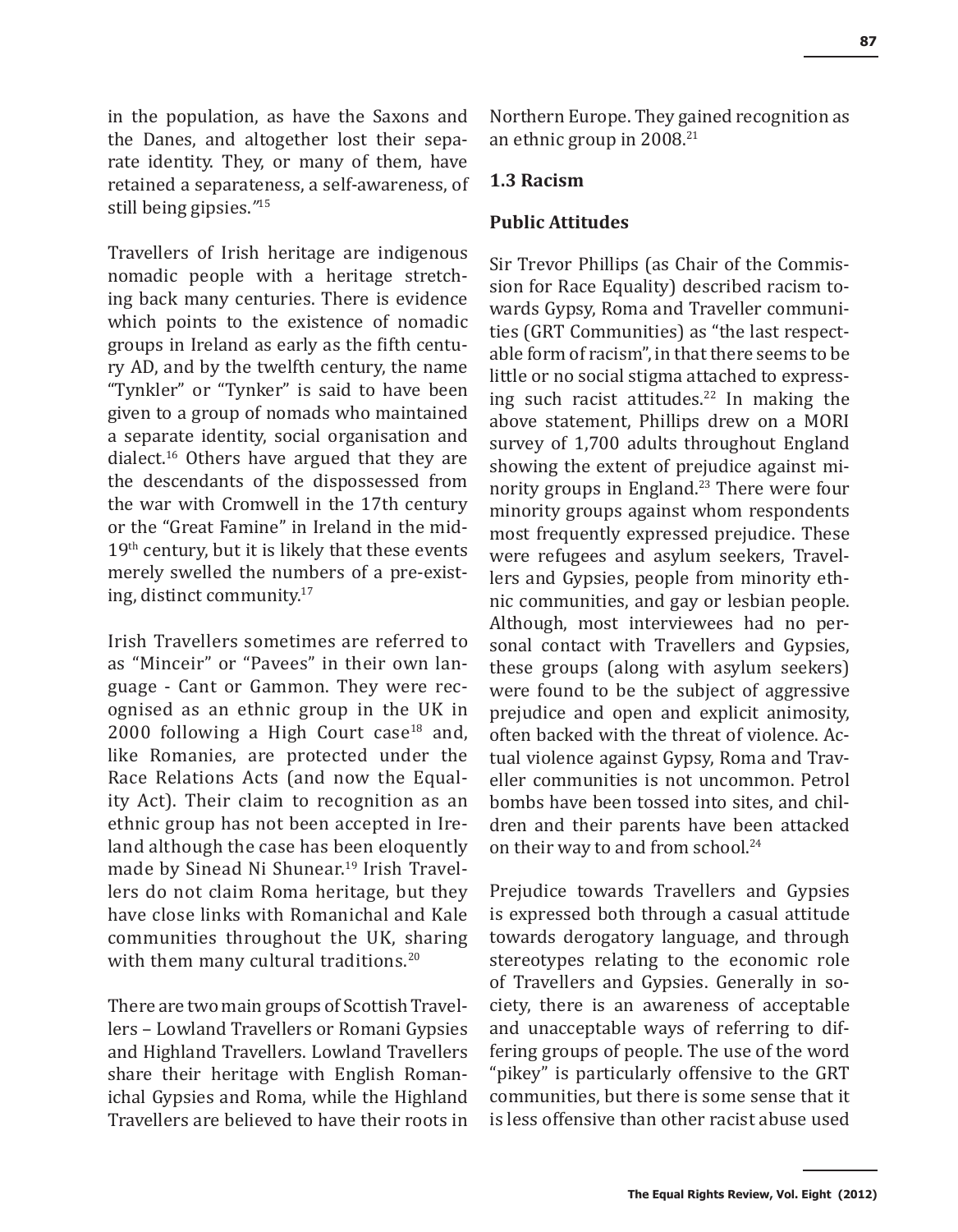against other ethnic minority groups.25 Common stereotypes affecting GRT communities are that they (i) are considered not to conform to the system by paying taxes, (ii) have a reputation for unreliable business practices, and (iii) do not respect private property and cultural terms, (iv) do not belong to a community and (v) allegedly having a negative impact on the environment.

We still see "No Travellers" signs, or crudely coded equivalents, outside pubs, although the test case outlawing them took place in 1989.<sup>26</sup> The photograph below was taken of a sign in a window of The Prince of Wales Public House, Walthamstow, London E17, on 26 January 2012. The sign was reported to the police, and removed three days later.

The situation of the Roma arrivals to the UK since the later 1990's has also been difficult. Roma from the A8 countries<sup>27</sup> sought some respite in the UK from being visible, scape-

goated and victimised in their home countries. Until 2004, they were able to become invisible within the multicultural society of many UK cities. With the accession of the A8 countries to the EU in 2004, however, there have been a range of issues of racism from non-Roma A8 migrants towards Roma from the same home countries, including racist graffiti – "Gypsy slaves go home" – sprayed on a Waltham Forest house.<sup>28</sup> Discriminatory practices were also evident in the work of local authorities, including the variable quality of interpreters used to communicate with Roma members of the community. For example, agencies would use ethnic Polish speaking interpreters to interpret for Roma who speak Polish. There is sometimes real or perceived tension in these relationships.

#### **The Role of the Media**

The press in general and the "red-tops"<sup>29</sup> in particular delight in Gypsy (usually with

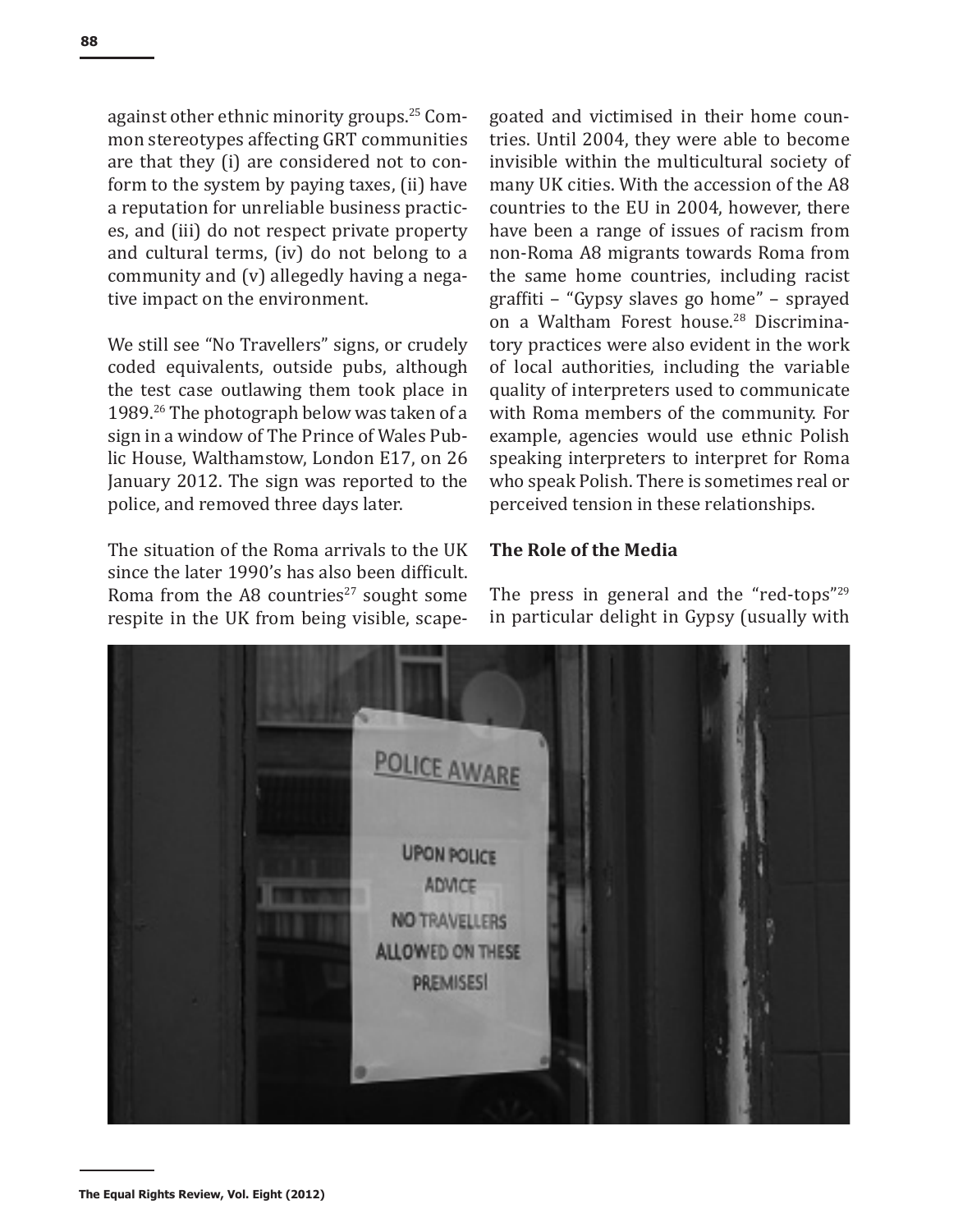a small "g" and often with an "i") scare stories and campaigns, such as *The Sun*'s headline "Meet your neighbours" with an out-of-date photo of an unauthorised camp and an encouragement to join the "Stamp on the camps campaign".30 Such copy often appears in the run-up to elections because playing the anti-Traveller racial card is seen as a risk-free strategy. The *Daily Express* ran a story about land being compulsorily purchased to provide Gypsy sites in response to the Government's decision to set targets for site provision. $31$  Newspaper headlines, in the main, characterise Traveller Communities as dirty, thieving, scrounging, antisocial strangers in our otherwise well-ordered communities. The lack of positive information and lack of capacity to celebrate the strengths and achievements of Traveller communities has resulted in high levels of prejudice and discrimination.

There have also been two television documentaries, which have been accused of being unrepresentative and sensational – *Gypsy Child Thieves,*32 broadcast in September 2009 on BBC 2, and *The Secret Lives of Britain's Child Beggars*, a Panorama report broadcast on BBC1 in October 2011.<sup>33</sup>

#### **The Role of the Police**

In 2007, John Coxhead carried out interviews with police officers, which produced statements indicative of the attitude of the police to Gypsy, Roma and Traveller communities.<sup>34</sup> Some of the responses given during these interviews are as follows:

"We all have our prejudices but we know that it is not acceptable to express them (…) but with Travellers this isn't the case and people will express it openly."

"A lot of people still view Gypsies and Travellers as subhuman and treating them as such is seen as some sort of achievement that should be bragged about."

"I would go further than that - prejudice against Travellers is not only acceptable in the force, it is expected."

The other disturbing issue concerning (mainly) Romanian Roma has been Operation Golf, a Joint Investigation Team involving the Metropolitan and the Romanian Police with funding from the European Union, aimed at tackling child trafficking. Headlines such as "Romania child-trafficking ring operating in Britain busted by police" have appeared in the UK press.35 This article described how a child-trafficking ring in Romania had been raided by police, who subsequently said that the gang had sent kidnapped children to beg, steal and sell sex in Britain. Other derogatory headlines include: "How the 21st century Artful Dodgers are making Romanian villages rich"36 and "The Fagin gangs who make millions from child slavery".<sup>37</sup> Each of these articles made clear that the families involved were Roma. The most sensational suggested that as many as 1,000 children had been trafficked from a single town in Romania by a Roma gang. This was followed by dawn raids on a number of homes in Slough. Much of the information in the articles came from press releases by Operation Golf.<sup>38</sup> The press subsequently published articles admitting that the dawn raids were a "cock-up".<sup>39</sup>

This was a series of high profile police raids and lurid claims, but no one is to face child trafficking charges as a result. On 12 October 2010, there was another dawn raid, this time in Ilford. The press release began:

"Twenty-eight children have been safeguarded as part of a major operation carried out by the Metropolitan Police in east London this morning (Tuesday 12 October). The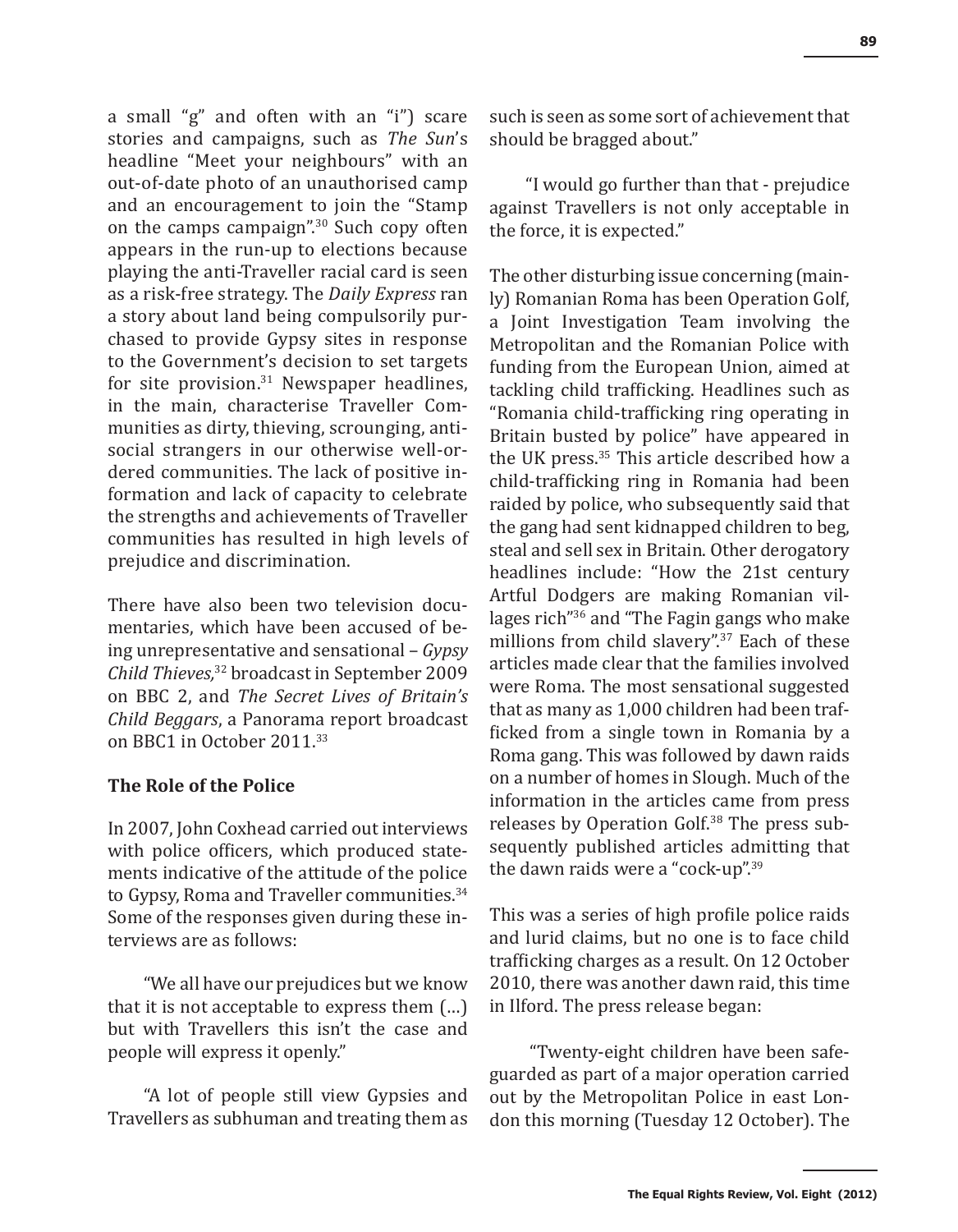operation's primary aim was to safeguard potential victims of a Romanian-based Roma gang of child traffickers. There were 103 children and 52 adults present in the 16 addresses in Ilford entered by officers under Operation Norman. Chief Inspector Colin Carswell, of Operation Golf, said: 'The aim of today's operation was to safeguard and identify victims, safeguard and identify any 'new' victims not previously identified, secure evidence, arrest suspects, and minimise any community impact that might occur.'

"The trafficking and exploitation of children for forced criminality is a gross violation of their human rights. Our primary purpose, in tandem with our expert colleagues from the Specialist Crime Directorate, local authority and health trust, is to ensure these vulnerable children get any professional help they may require to remain safe and free from abuse."<sup>40</sup>

There can be little doubt that these raids were very traumatic for the children living at these addresses. The situation has been made worse by sensational reporting, based on police press releases, by papers that are traditionally hostile to Gypsies in the UK. Roma have experienced relatively little overt prejudice because they were largely indistinguishable from other groups of Asian origin. The exaggerated claims and careless language of Operation Golf has allowed tabloid newspapers to connect Roma with child-trafficking and thus begin the process of demonisation, which continues to feed prejudice.<sup>41</sup>

Whilst there are issues of crime and criminality among the Romanian Roma community which have safeguarding implications for professionals, virtually all of these issues stem from extreme poverty.<sup>42</sup> Anecdotally, professionals or voluntary agencies generally have no evidence that any children have been trafficked away from their families or are being exploited or abused by "handlers". All Gypsy, Roma and Traveller communities put the highest value on their children and abuse is rare. $43$  Neglect may occur where families have difficulties accessing services or understanding the requirements of the society in which they are living but, in the experience of the authors, parents are willing to cooperate with professionals to improve their standards of care. For example, where children have come to the notice of authorities through their involvement in petty crime, families have cooperated in enrolling them in school and maintaining their attendance.

These various manifestations of racism have led Phillips to remark that, for Travellers, "Great Britain is still like the American Deep South (was) for black people in the 1950's."<sup>44</sup>

#### **2. Educational Outcomes**

From January 2003, the Department of Education and Skills revised the ethnic monitoring categories to include Gypsy/Roma and Traveller of Irish Heritage (the groups protected under the Race Relations Act<sup>45</sup>) among the options offered to parents on school admission, and began to compile statistical data that confirmed what practitioners and inspectors already knew.

Hard data was difficult to avoid, particularly for a government committed to a ruthlessly data-driven approach to school improvement. Currently, there is more concern about the achievement of poorer children indicated by eligibility for Free School Meals (FSM).<sup>46</sup> The priority with underachieving groups is to show evidence that the gap is narrowing. Gypsy/Roma and Travellers of Irish Heritage surpassed all other ethnic groups, "free school meals eligible" pupils and even "looked after children" in levels of absence,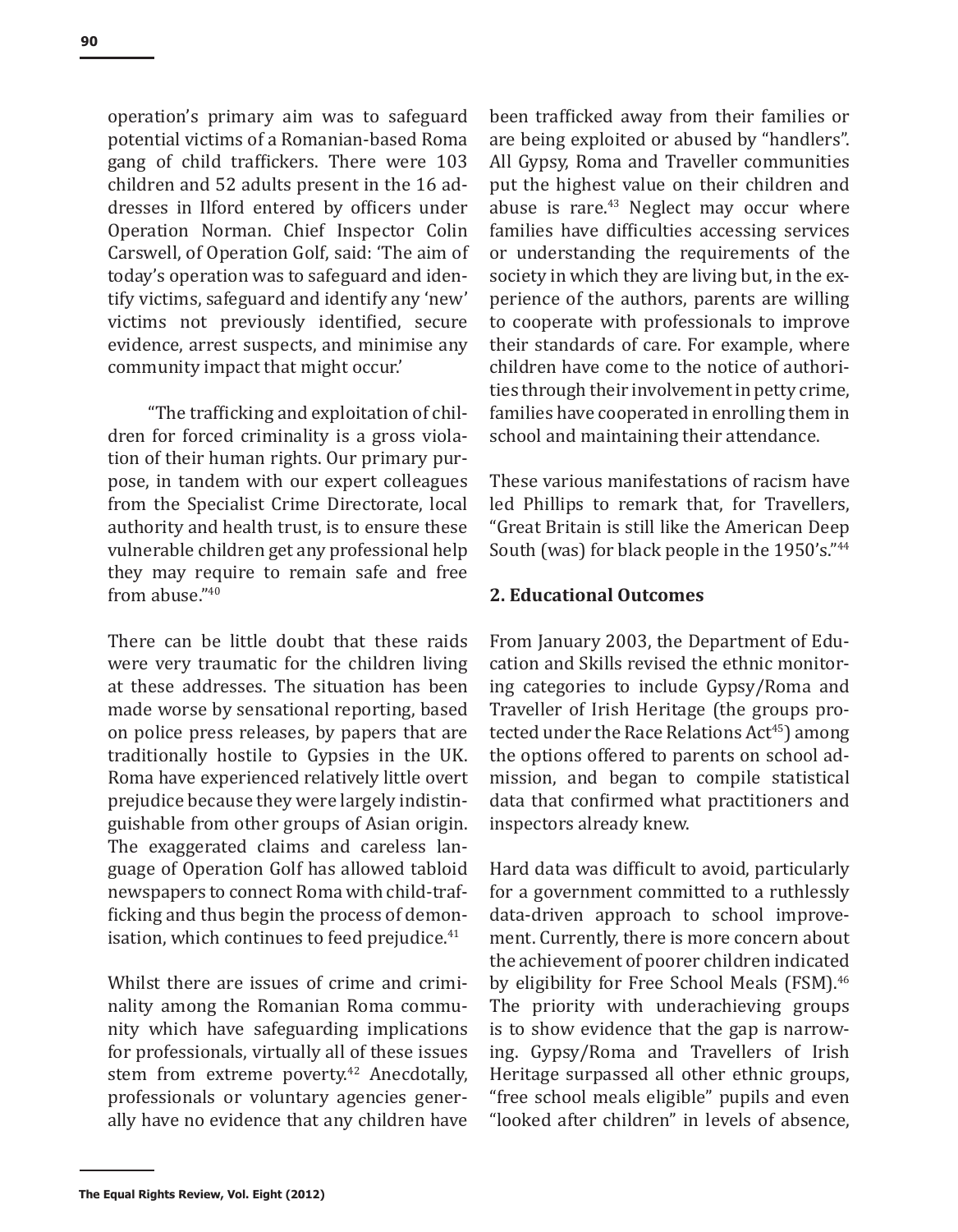







**The Equal Rights Review, Vol. Eight (2012)**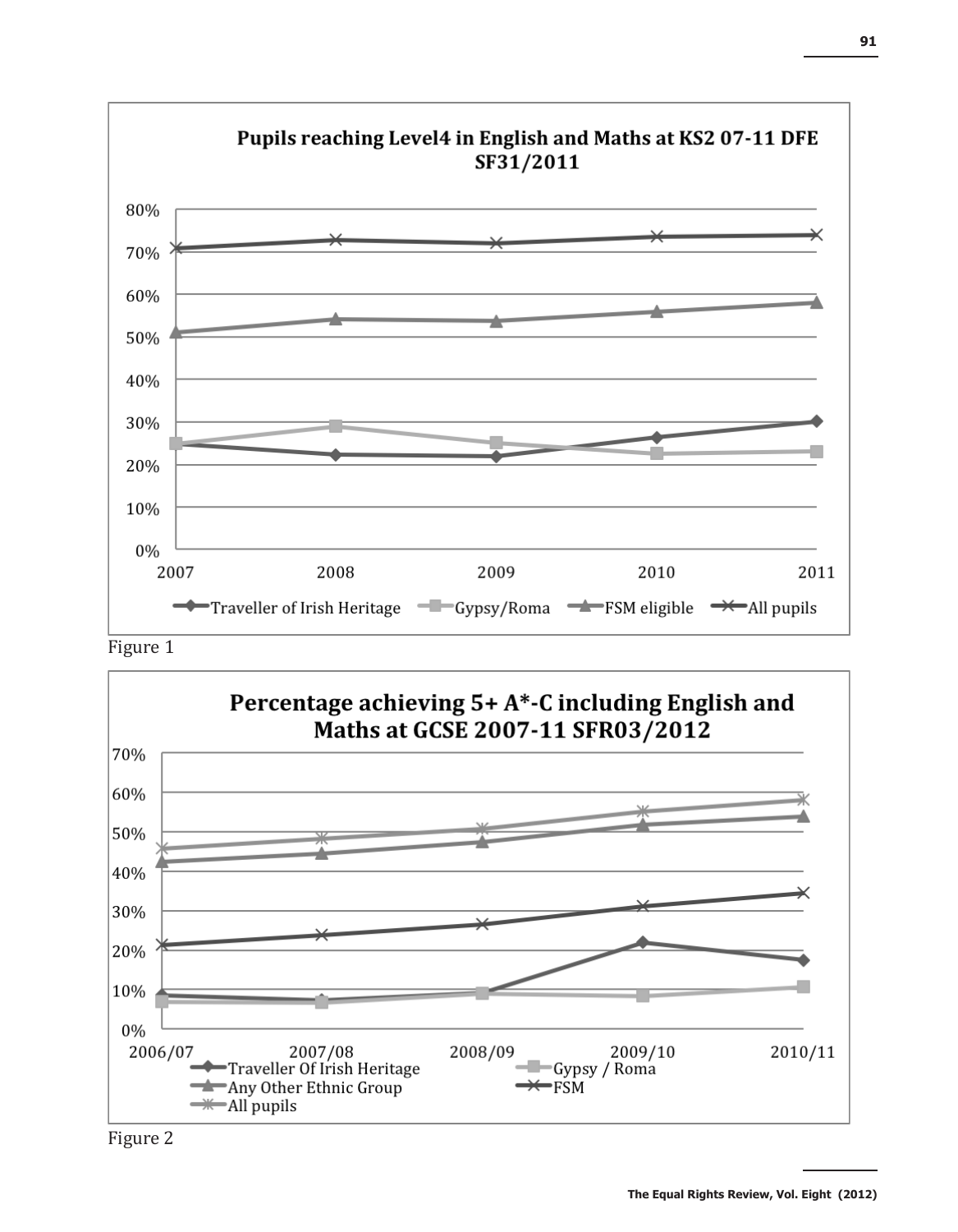exclusion, "special educational needs" (SEN) and secondary school drop out; they were the lowest achieving minority ethnic groups at all key stages.<sup>47</sup>

More recent data, compiled by the authors from published statistics, indicates how little has changed in the past five years.<sup>48</sup> National tests at the end of the Primary phase (age 11) and Secondary phase (age 16) are taken as benchmarks. Figure 1 suggests that the achievement gap between Gypsy/Roma and all pupils has widened, probably due to increasing numbers of European Roma in the cohorts. The gap between Travellers of Irish Heritage and other pupils would appear to



Figure 3



Figure 4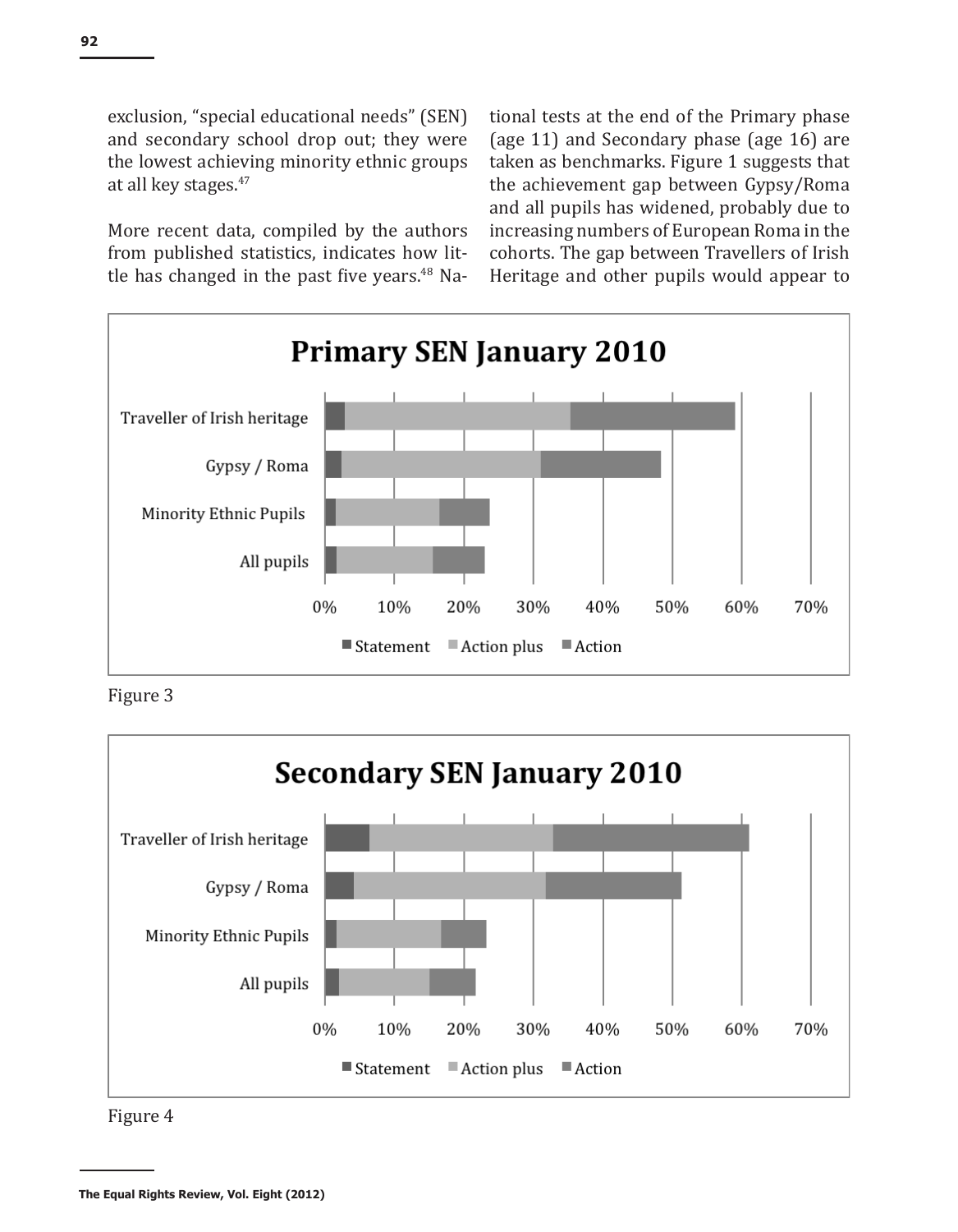be beginning to close, but the gap is very wide and will take a long time to close at the present rate.

Although an increasing number of Gypsy, Roma and Traveller pupils stay on into the secondary phase (for example, in 2003, 80% of Gypsy/Roma and Traveller of Irish Heritage pupils transferred from primary to secondary school), around half drop out by the end of Key Stage 4 and only 37% were in school for all 5 years between Years 6 and 11.<sup>49</sup> Boys are more likely to drop out than girls (except Roma, where the opposite is true) and Irish Travellers are more likely to drop out than Gypsies and Roma.

The attainment gap at age 16 is also widening: while the proportion of all pupils (and those eligible for free school meals) achieving the expected level of 5 or more good (A\*- C grade) GCSEs including English and Maths is increasing, this trend is not discernible in respect to the Gypsy/Roma or Travellers of Irish Heritage (see Figure 2). The significant improvement of Irish Traveller achievement in 2010 may be due to an increasing number of students following a vocational curriculum, offering qualifications equivalent to GCSEs. These courses have been criticised by the Education Secretary, Michael Gove, and may not in future carry the same GCSE equivalences.50 In practice, the authors have found that around half of Gypsy, Roma and Traveller students are likely to have become disengaged from education by the end of KS4 (16 years old).

The rates of absence, as well as Special Education Needs (SEN) and exclusion are all disproportionately high, as indicated by the graphs in Figures 3-7. High levels of SEN identification have alarming parallels with the treatment of Roma in some Eastern European countries where many children attend special schools.<sup>51</sup> "Action" means the

school provides additional support to meet SEN, "Action Plus" indicates the involvement of external agencies and "Statement" indicates that the pupil is receiving individual support from an adult for some or all of their time in school. Although the principles of support are sound, the practice is sometimes variable.

Gypsy, Roma and Traveller pupils (boys in particular) have the highest exclusion rates of all ethnic groups. The high levels of exclusion also have parallels of the experiences of African Caribbean pupils.<sup>52</sup>

There are many reasons why children from Gypsy, Roma and Traveller heritages may underachieve. These include:

- (i) disrupted educational experience;
- (ii) different educational experiences;
- (iii) educational disadvantage of their parents;
- (iv) social and economic reasons;
- (v) health reasons;
- (vi) cultural reasons;
- (vii) dispersed extended family demands; (viii) lack of cultural sensitivity within the education system;
- (ix) racism in employment sector;
- (x) lack of role models;
- (xi) English as an additional language
- (EAL) issues;
- (xii) accommodation issues; and
- (xiii) refugee and asylum seeker issues.

These factors are not unique to Gypsy, Roma, and Traveller families, but most families experience a number of them, often interacting with each other to undermine the families' ability to reach their full potential.<sup>53</sup>

# **3. Pressures and Challenges Impacting on Gypsy, Roma and Traveller Education**

Based on the authors' experiences, this section explores in more detail the pressures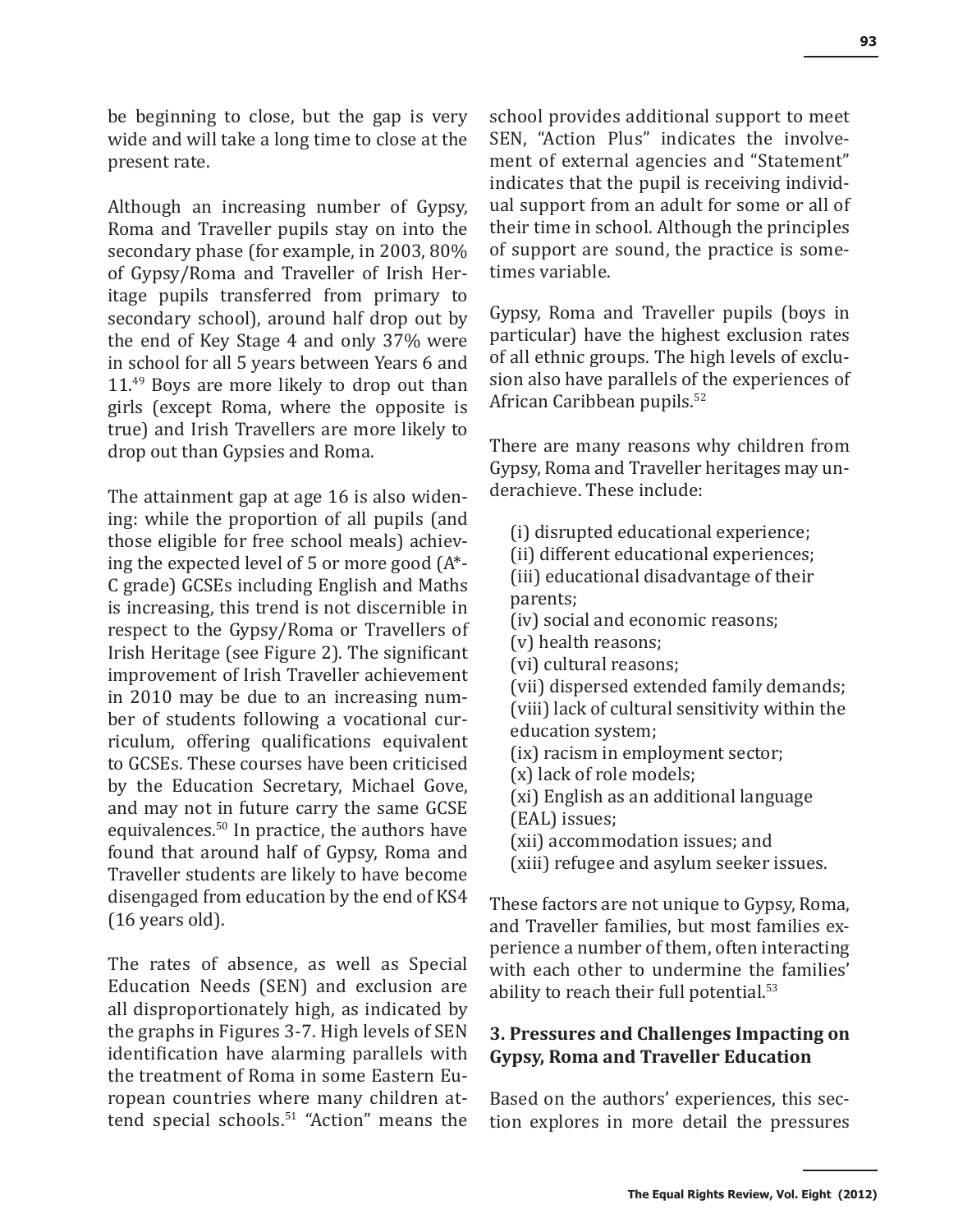and challenges affecting Gypsy, Roma and Traveller families in trying to ensure that every child reaches their full potential.

Primary and secondary school staff frequently recognise the factors which pull Gypsy, Roma and Traveller children towards their own community and culture and away from that of the school. These factors include:

(i) the expectation of early financial independence, marriage and parenthood;

(ii) concerns about community values being undermined by formal (e.g. sex education) and informal (drug culture) aspects of education;

(iii) the emphasis on family based learning and self-employment;

(iv) perceived irrelevance of secondary curriculum and formal qualifications; and (v) allowing children to remain at secondary school being seen as an indication of group disloyalty.<sup>54</sup>

Gypsy, Roma and Traveller students and the staff who teach them have also identified factors pushing Gypsy, Roma and Traveller pupils away from school. These include:

- (i) early exposure to racism and bullying;
- (ii) social and cultural isolation;
- (iii) conflict with teachers or peers;

(iv) a perceived lack of support in accessing the curriculum; and

(v) low teacher expectations in relation to attendance and achievement.

#### **3.1 Employment and Financial Challenges**

Since 2007, with the accession of Bulgaria and Romania (the "A2" countries) to the European Union, there has been an increasing number of Romanian Roma arriving in the UK. In Waltham Forest, Romanian Roma form the majority of the Gypsy, Roma and Traveller population, with 270 children out of a total number of 601 Gypsy, Roma and Traveller children.55 They are often returning to the area where they first claimed asylum pre-2004, before removal, or more often, joining other extended family in a chain of migration. Issues facing the Romanian Roma mainly centre on the unequal treatment of the A2 countries in terms of the employment restrictions placed on them by the UK government prior to EU accession.<sup>56</sup> Typically, many Roma families from the A2 countries encounter a range of difficulties that often impact detrimentally on the education (and general welfare) of their children. The restrictions placed on the employment opportunities of A2 country nationals mean that self-employment is often restricted by many Roma's lack of formal education and skills. Self-employment is often based around practical skills gained through experience, not through formal training. Painting and decorating, collecting scrap metal, repairing, buying and selling cars and selling *The Big Issue* are all opportunities. However, the difficulties in registering as self-employed and accessing a range of benefit entitlements are becoming increasingly complex and difficult. Further, the impact of the type of employment of their parents on children's experiences in education is seen clearly in Case Study 1.

Without access to benefits in order to supplement self-employment income, the children of such families have no entitlement to Free School Meals. School uniforms, sports equipment and footwear are expensive and often unique to a particular school. Most schools, certainly in Waltham Forest, but generally throughout the UK, require children and young people to wear a school uniform. While this may be only a sweatshirt in primary schools, it can be considerably more, especially in secondary schools. Gypsy, Roma and Traveller families are often quite large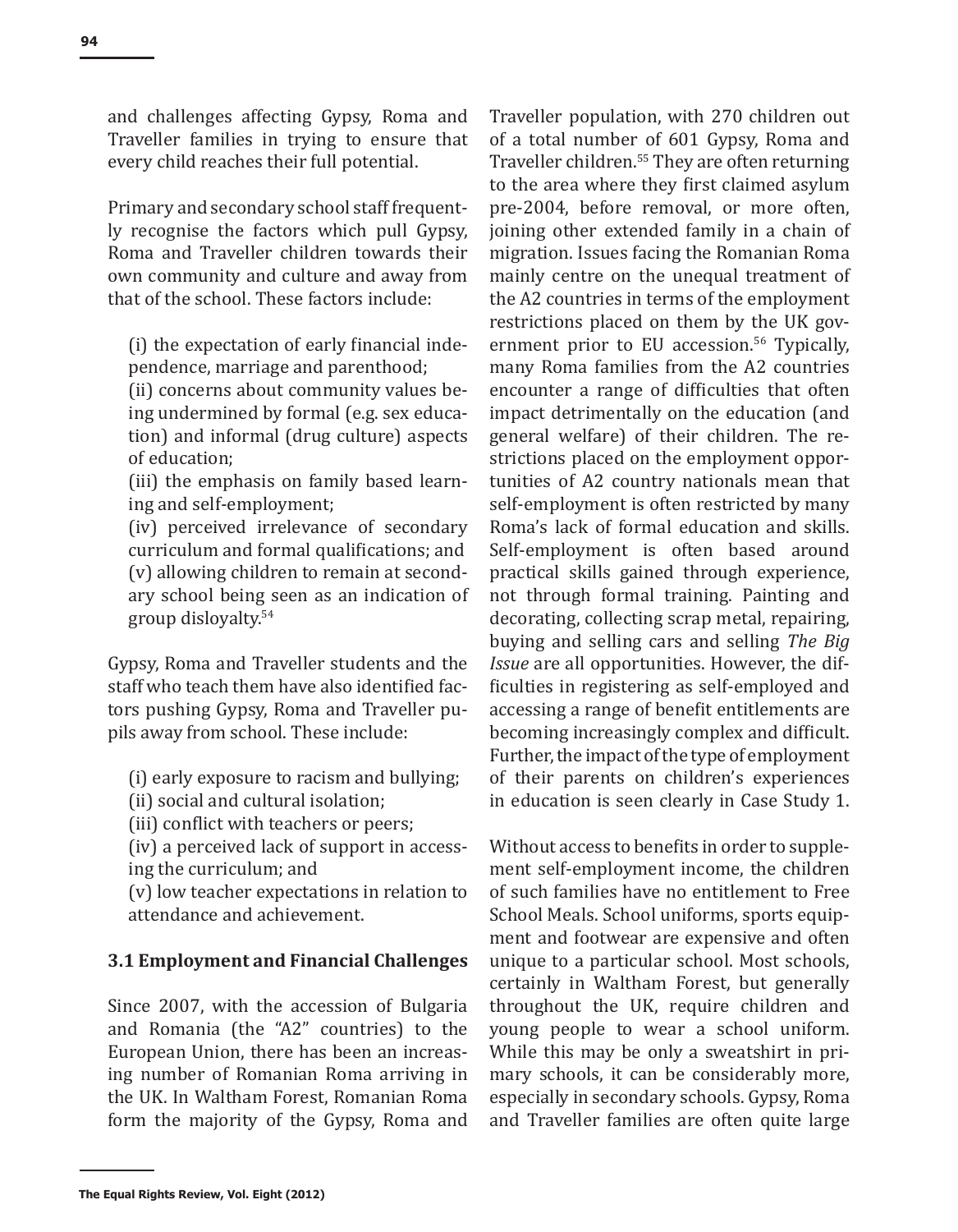# *Case Study 1: Ilie Family*

*There are five children in the Ilie family. Three are in primary school and two are in secondary school. The family is Romanian Roma, and like many Romanian Roma families in Waltham Forest, they collect and recycle scrap metal. The increased number of adults collecting scrap metal has led to collecting happening at all hours and on every day. At weekends, sometimes the older secondary age girls go out collecting metal in the truck too. School "friends" have seen them out and about collecting metal, and this in turn has led to some pejorative "gypsy" name calling. The children started to be more frequently absent from school because of this. In turn, this also spread to the three children at the primary school too.*

and the poorest families are often the most mobile. Insisting that children have all the equipment required before they can be enrolled can disadvantage the most vulnerable families and either disrupt their education, deter them from seeking admission or cause additional financial hardship to the family, especially where several children in one family attend school.

Schools vary in their response to these financial disincentives. The best schools almost always are flexible in their response. They see solutions, not the problems; for example, schools may (i) keep a supply of second hand uniform, (ii) arrange low cost repayments, or (iii) have some kind of hardship fund to help Gypsy, Roma and Traveller families financially. However, in other schools, these may be used as reasons to exclude (informally) children and families. For example, in 2005, John Lee, an English Gypsy boy, was bought a pair of black shoes, which had a thin white stripe around the edge of the sole. He was not allowed into school as the shoes were not black! This was the start of poor attendance and subsequent school refusal for John.<sup>57</sup>

The employment restrictions on A2 nationals also impact on the accommodation opportunities for Gypsy, Roma and Traveller families from these countries. Often, extended families live together in one house, as a way of sharing rental costs. These living arrangements frequently cause high mobility, which in turn makes school attendance and changing schools an increasing area of concern for local authorities.

Anecdotal evidence from a range of professionals working with the Gypsy, Roma and Traveller communities, including teachers and charities, point to an increasing number of referrals made to Children's Social Services departments concerning Romanian Roma families. Such referrals are often made by either schools or next door neighbours, for whom there is sometimes a mismatch between the cultural values and practices of Roma families and their own set of standards.

For example, on one occasion, social workers carried out a family visit/core assessment of one Roma family, during which the fridge was inspected. The lack of food was noted. This could be viewed as neglect, albeit enforced by poverty, but it is also demonstrative of the practice of Roma families who shop on a daily need basis, even down to bread being made at home rather than bought. On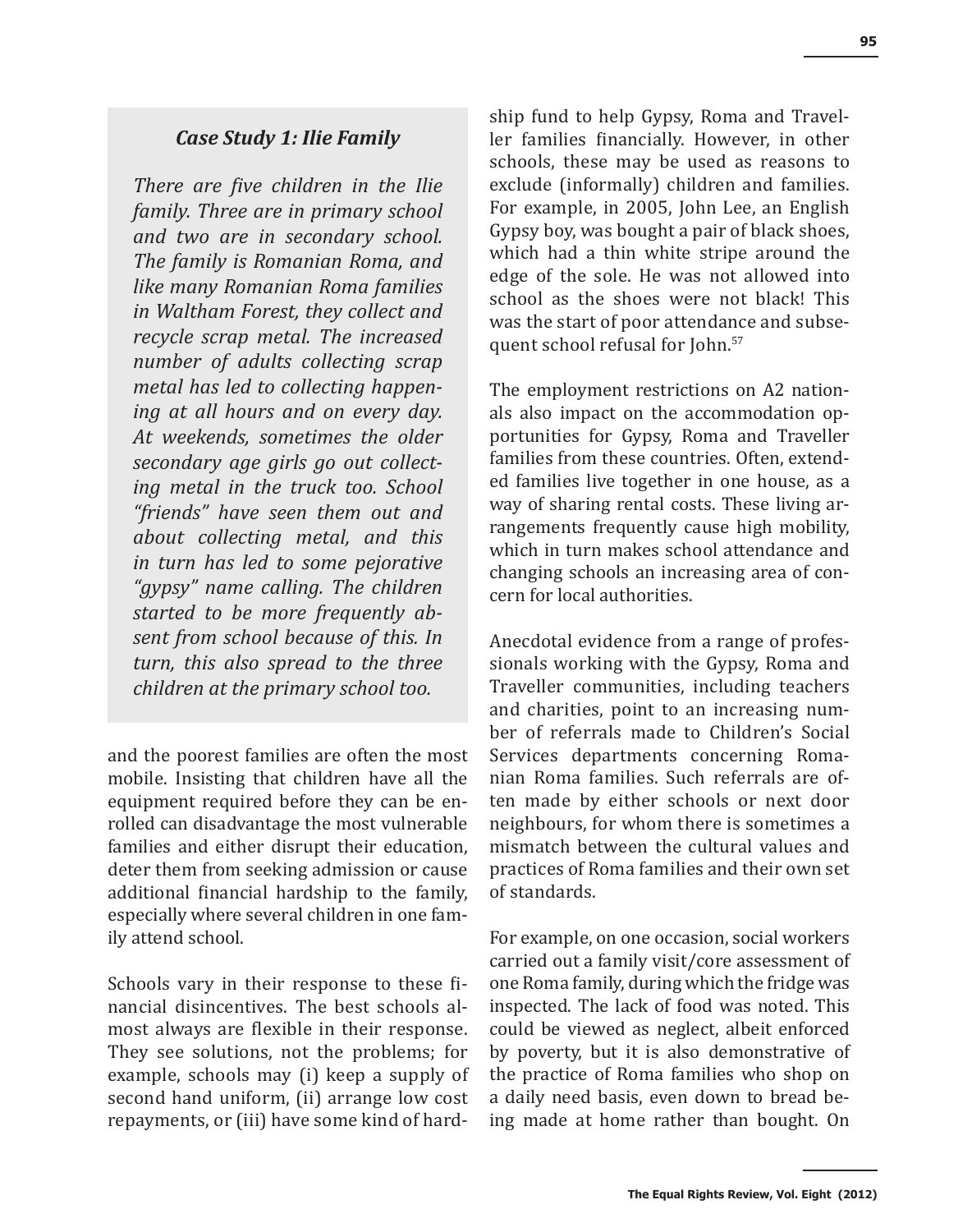another similar occasion, a social worker on an accompanied core assessment home visit inspected the children's bedrooms. Her comment was, "there is no evidence of educational board games here".<sup>58</sup>

These examples demonstrate the challenges posed by financial and employment factors on the education of Gypsy, Roma and Traveller children which contribute to the unequal educational outcomes for these children.

# **3.2 The Relationship between Gypsy, Roma and Traveller Families and Schools**

Most professionals working with the communities would recognise that in the primary phase, most schools have good and improving relationships with the Gypsy, Roma and Traveller families with children in the school, particularly if they are relatively settled and if the parents had a reasonable school experience themselves. The Gypsy, Roma and Traveller Achievement Programme (GRTAP) booklets<sup>59</sup> and a recent publication by the National Foundation for Education Research – *Improving the Outcomes for Gypsy Roma and Traveller Pupils*<sup>60</sup> – have much to offer schools by way of guidance for interacting with Gypsy, Roma and Traveller families and pupils.

Relationships between schools and parents at secondary level are more distant than at primary level for all pupils, but for Gypsy, Roma and Traveller families it is particularly the case. The argument in favour of secondary education is still to be won for most Gypsy, Roma and Traveller families. In the authors' experience of contact with Gypsy, Roma and Traveller communities, most parents were ambivalent about secondary education; schools were thought of as large, impersonal institutions where bullying was rife. Children who attended secondary schools frequently reported racist abuse and bullying. There is concern amongst parents that their children will be discriminated against if they defend themselves against such bullying (see Case Study 2). The curriculum wasn't thought relevant to the lives they expected their children to lead. Those without a positive primary school experience struggled to access the curriculum. Parents feared their children would mix with other children during puberty, potentially undermining their strictly held beliefs about sex education and chastity. Further, if pupils achieve well, parents are afraid their children will be drawn away from their culture and family.

Schools which have, or aspire to have high standards put particular emphasis on the parental contract. Although this can be positive, emphasising the partnership between the school and the parents, the requirements of some schools may put demands on parents they cannot reasonably be expected to meet. The contract has no legal basis, but most parents will sign it rather than risk a confrontation with the school from the outset. The school may well use a parent's failure to keep to their side of the contract as a basis for suggesting that "this might not be the right school for your child."

Practicalities of the admissions processes can operate so as to exclude or disadvantage Gypsy, Roma and Traveller pupils. Firstly, there is the problem of how to apply for a school place; this can be complicated, and even more difficult if English is not one's first language. Secondly, the letter offering a school place poses the same English language issue, and it is also problematic whether or not families are still at the same address to which a letter is posted, in view of their high mobility. Offer letters not replied to within five working days may be rejected by schools, at their discretion.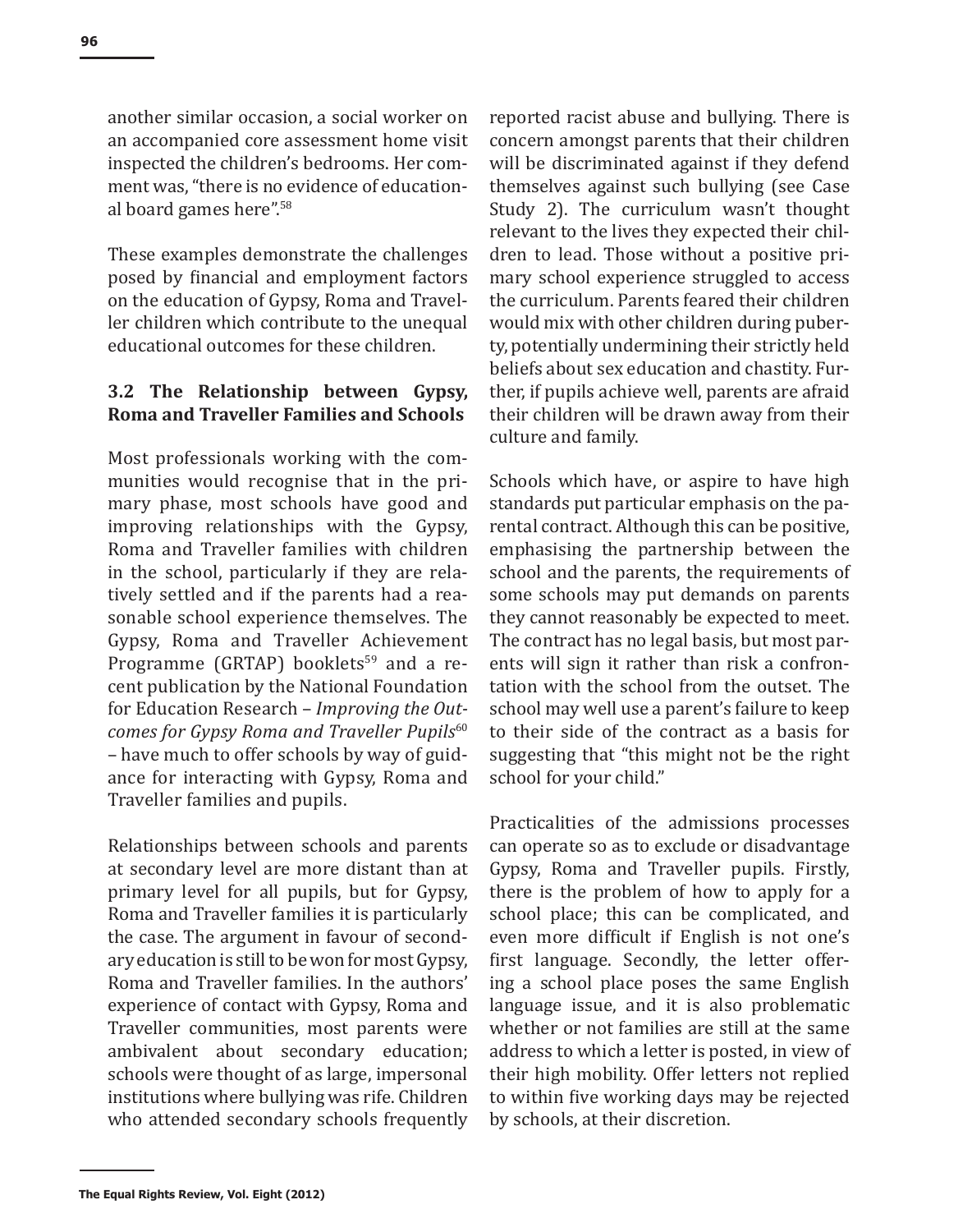# *Case Study 2: O'Driscoll Family*

*A large extended Irish Traveller family arrived in Waltham Forest in late 2000, after having bought a piece of Green Belt land. They retrospectively applied for planning permission to settle on the land (similar to the recent situation regarding the residents of the Dale Farm traveller encampment that was recently evicted in Essex).*

*Prior to 2000, the family had always been travelling and stopping on the roadside. The seven children had had various educational experiences depending often on the Local Authority area in which they had stopped and also how long they stayed in a particular place. Children from this family started attending school regularly for the first time in their lives, two started in a primary school, and one in a secondary school.*

*In 2005, Waltham Forest TESS received a call from a secondary school, to say that E.O, a 14 year old Irish Traveller, from the Traveller site, and a pupil at their school, had gone into the toilets and called the police emergency services, to say she was in fear of being beaten up. The police traced the call to the school, and asked the school to get E.O.'s parents to attend the local police station for a "reprimand". The mother was accompanied by E.O. and her adult older sister to the police station, where they were treated appallingly. The officer was rude and surly, and when the family requested a toilet, he refused to let them use one. The family were kept waiting without any explanation for an unreasonable length of time. There was no attempt to address the bullying issues and safety fears of the girl from either the school or from the police.* 

A further challenge is that siblings may not be offered places at the same school, which can be problematic for communities that may have poor experiences of schooling in their home country, or no previous schooling at all. Transport can also be an issue, especially as places offered can be some distance away. This has financial (bus fares/ transport) and time implications; for example, children have bus passes, but their parents accompanying them to school do not. The logistical difficulties of getting children to different schools for the same time by public transport can be significant.

#### **3.3 Bullying and Racism**

The most common reason given by Gypsy, Roma and Traveller parents for their reluctance to send the children to school is "racist bullying", which can range from generalised abuse to physical attacks. Nearly 9 out of every 10 children and young people from a Gypsy, Roma or Traveller background have suffered racial abuse and nearly two thirds have also been bullied or physically attacked.<sup>61</sup> In 1996, the Office for Standards in Education (Ofsted) also found that Gypsy and Traveller children are often subject to bullying of a racist nature.<sup>62</sup>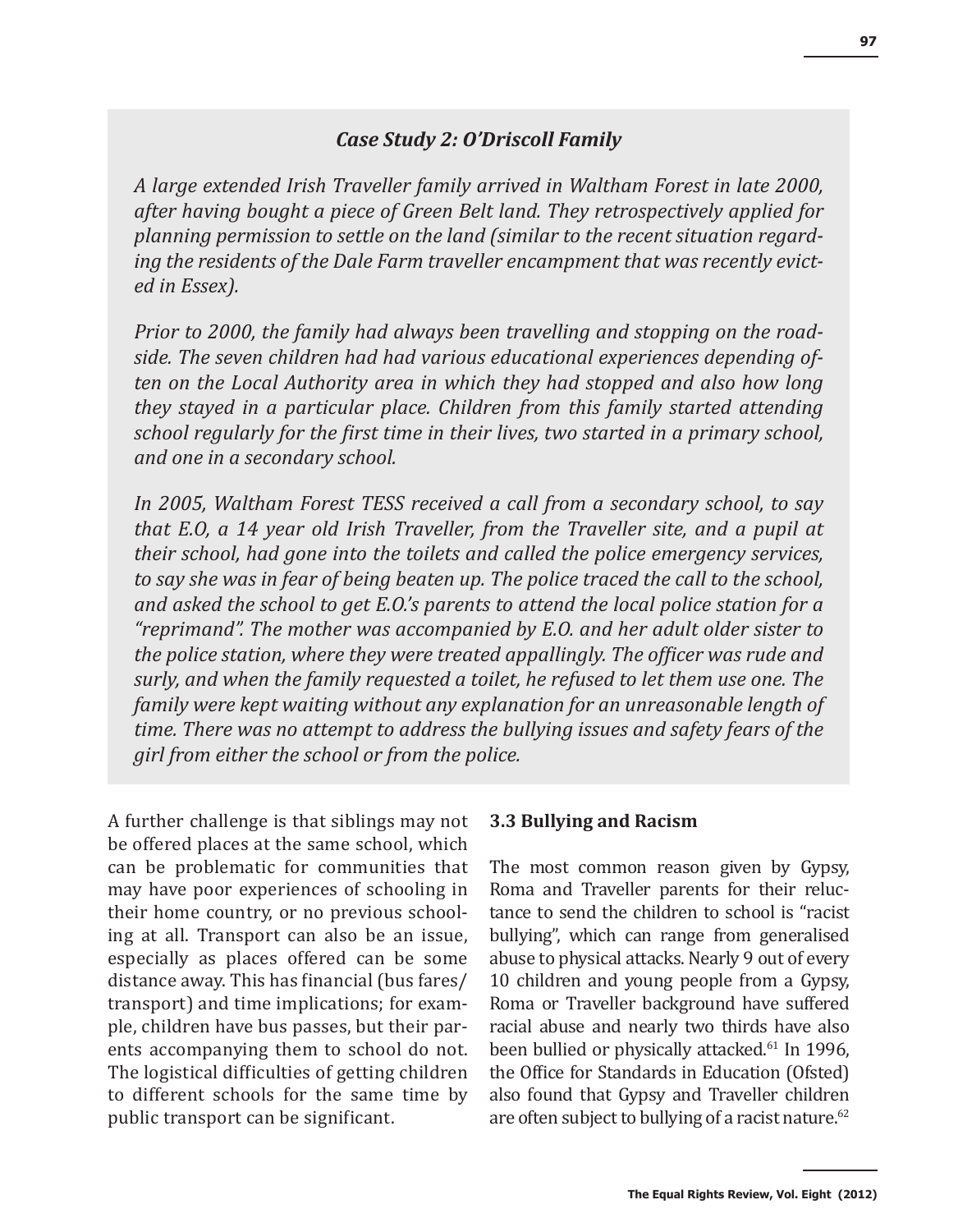Schools do not always tackle allegations of racist bullying effectively. Families and children can therefore lose faith in the ability of schools to deal effectively with these incidents. The impact of racism on the children and families can also be underestimated or in some ways belittled. Teachers working with Gypsy, Roma and Traveller children in Waltham Forest and Hackney have reported that recent television programmes, such as *My Big Fat Gypsy Wedding*, and high profile Traveller stories, such as the eviction of the Dale Farm Travellers, have heightened the tensions that some Gypsy Roma and Traveller children and young people feel in schools and other institutions.

Schools should have clear policies and strategies to deal with the prevention of bullying and the punishment of such behaviour. A school that fails to investigate and take action where bullying is alleged to have occurred may find itself subject to a claim for judicial review to force the school to act. Alternatively, a parent may bring a claim for negligence and/or possibly make an allegation that the school has subjected the child to degrading treatment by failing to prevent bullying behaviour by other pupils.

# **3.4 Mobility**

The most vulnerable pupils are those who are highly mobile (see Case Study 3). These are not the economically nomadic children, those of fairground or circus heritage (although this group has suffered from the withdrawal of their entitlement to laptop and internet connectivity $63$ ) but ethnic Gypsy, Roma and Traveller families who move due to social or economic difficulties. Mobile families might include Roma who have fled poverty in Eastern Europe, families who are housed but feel isolated from their extended families, families involved in neighbour disputes and families in caravans with nowhere legal to park. There are also cultural reasons for the high mobility that disrupts education. The Gypsy, Roma and Traveller culture puts a high value on the extended family and children have a duty to care for adults. If a grandparent is taken ill in Birmingham, Ireland or Romania, the family will not think twice about relocating; they would be regarded as negligent if they did not. Most families do not plan to leave at short notice, but they do and they will be gone until the crisis is over. Crises such as these could be regarded as exceptional circumstances, but, in our experience, for some families they are surprisingly frequent.

By way of example, the mobility of all Gypsy, Roma and Traveller children and young people, who both arrive in and leave from Waltham Forest, is high. The table below shows, in the third column, the increasing number of Gypsy, Roma and Traveller Children and young people at the end of each academic year. The considerable mobility among the families can also be seen through the evidence of turnover in the middle column. The high percentages in 2008-09 and 2010-11 show the increase in mobility quite clearly.<sup>64</sup>

| Academic year | <b>Turnover</b> | Number of GRT children & young people |
|---------------|-----------------|---------------------------------------|
| 2008-09       | 37%             | 462                                   |
| 2009-10       | 72%             | 538                                   |
| 2010-11       | 62%             | 557                                   |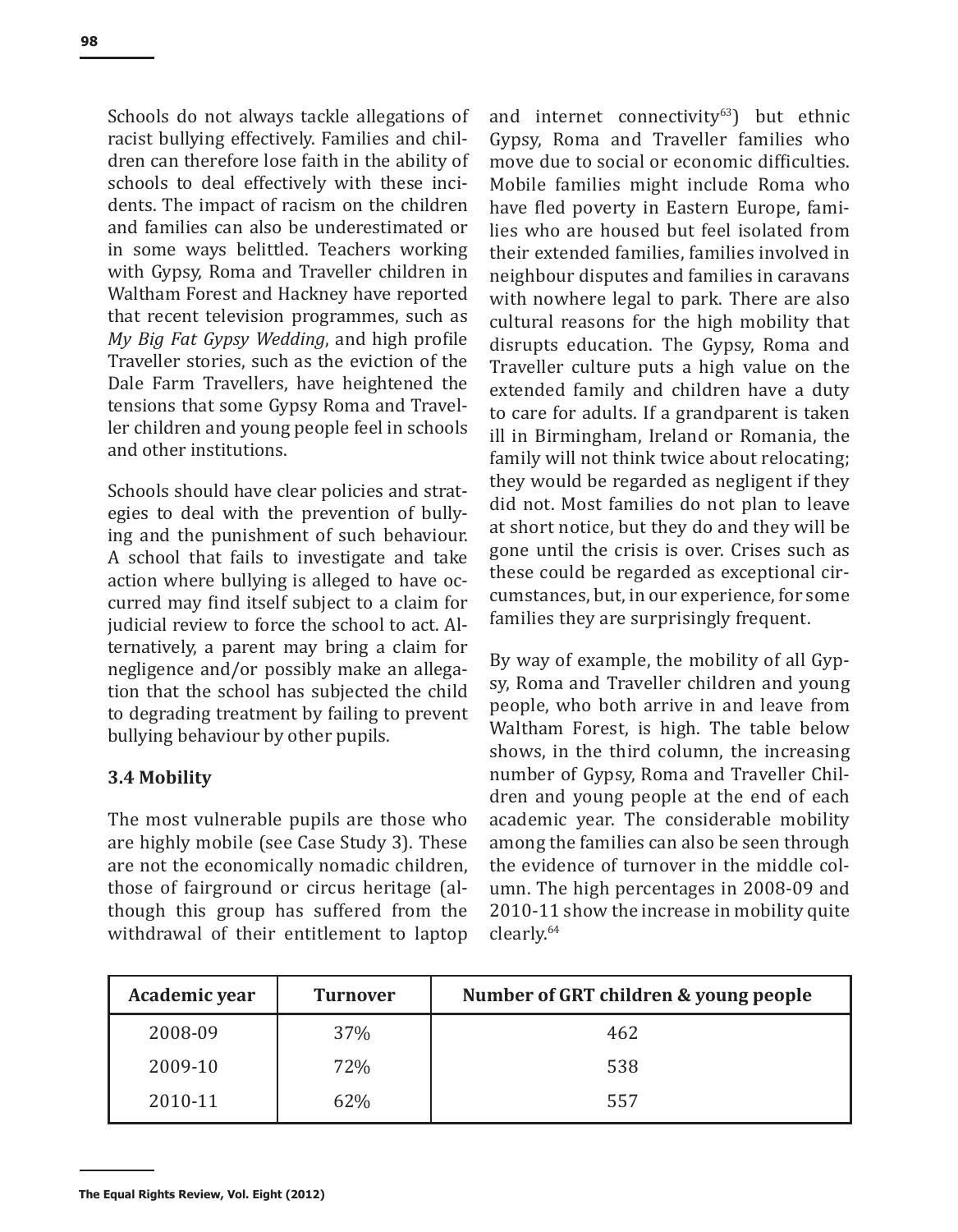#### *Case Study 3: Dragomir Family*

*I. is an 8 year old boy and has been in the UK for some 4 years. His family has moved frequently, often between Manchester and London. This is mainly for work, accommodation and family reasons. I. has been to various schools and always likes school when he attends. But the high mobility and the lack of stability of accommodation mean that he has attended several schools, some schools twice over. Although when in one place I. does attend well, there has been a lack of general progress and compared to his peers he is falling behind.*

Schools sometimes have a lack of commitment to children and young people who they know to be highly mobile, due to concerns regarding how long they will actually stay. This can sometimes lead to children not being put onto regular literacy and numeracy intervention programmes, as the school makes the decision that mobility and poor attendance will mean an intervention place could be wasted.

Currently children from mobile families have to wait months before they are allocated a school place due to the often bureaucratic centralised admissions system. In many places across the UK, and certainly in most London local authorities, school places are allocated by a central admissions department according to published criteria. The introduction of centralised admissions has reduced the potential direct discrimination in school admissions, but has introduced a greater time-lag between application and admission which continues to affect some marginalised groups, such as Gypsy, Roma and Traveller pupils, disproportionately. Schools which are inclined to be flexible, admitting pupils at short notice and for limited periods, such as may be required by Gypsy, Roma and Traveller families, are no longer able to help in that way. Schools update local authorities on their vacancy status at regular

intervals (monthly or half-termly) which can result in applicants waiting several months for a place. With highly mobile families who repeatedly go through this process, a system that ensures they are treated fairly in one way also contributes to their disrupted education. Once schools are sourced, another change in location by the family can lead to another lengthy wait for a suitable school place – sometimes, in our experience, up to four or five months.

#### **3.5 Attendance**

Although families and children are frequently held responsible by schools for poor attendance, it can be influenced by other aspects of the Every Child Matters agenda - health, safety, enjoyment of education, economic well-being and social inclusion.<sup>65</sup> Chris Derrington has identified several "pull and push" factors that affect engagement and retention in secondary school.<sup>66</sup> Of these, cultural dissonance (a result of conflicting expectations between home and school) and social exclusion featured strongly. Of a sample of 44 pupils, only 13 remained in school to the age of 16, and they displayed more adaptive strategies such as cognitive re-framing (finding positive interpretations or responses to potentially negative experiences), develop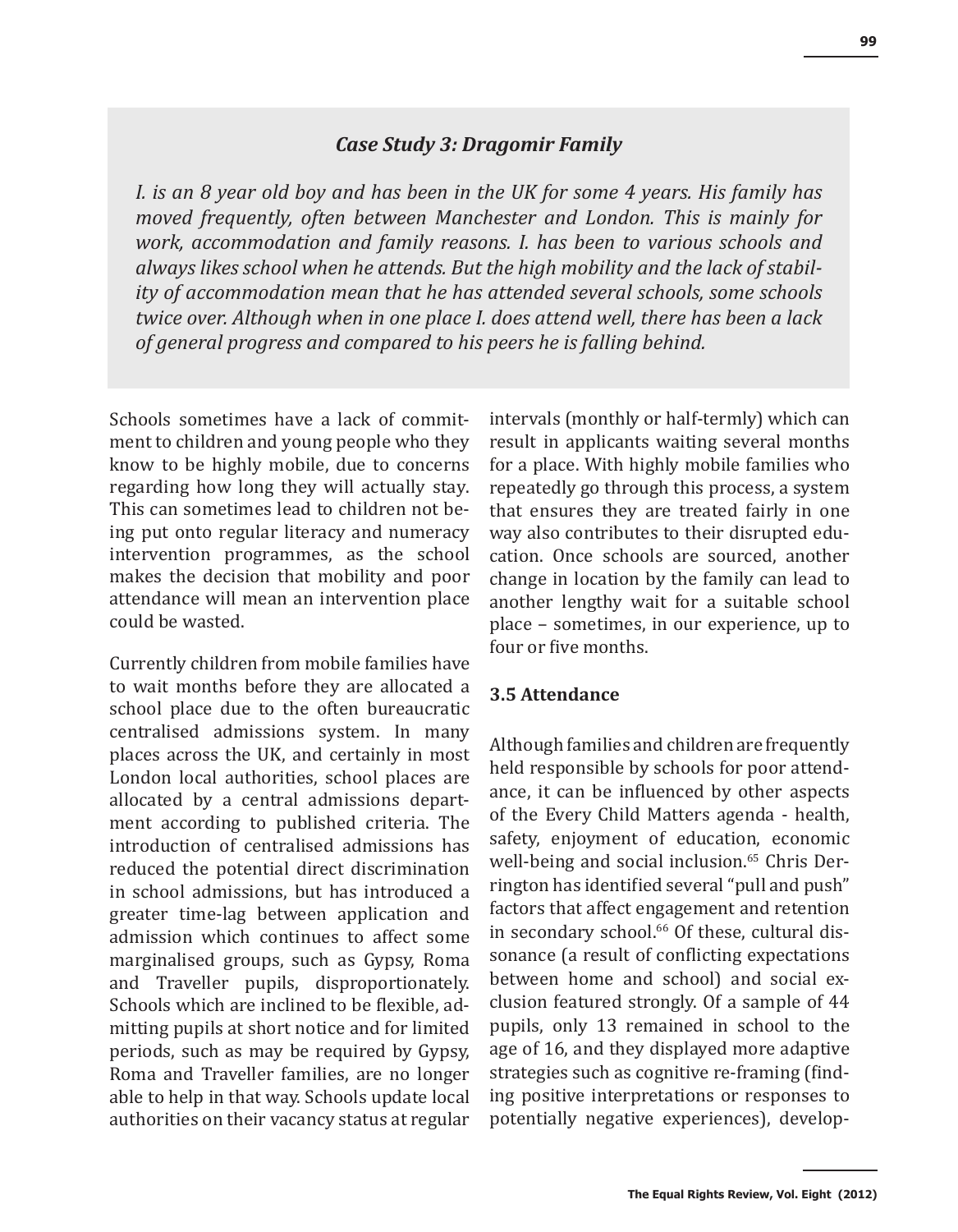ing social support networks and adopting a bicultural identity. Those who dropped-out of school adopted "maladaptive" strategies referred to as fight (physical and verbal retaliation and non-compliance), flight (selfimposed exclusion and non-attendance) and playing white (passing identity by concealing or denying their heritage).

A 2007 report published by The Children's Society, based on interviews with pupils about their experiences, identified more factors pushing pupils away from school than ones pulling them back to their communities. Pupils gave the following reasons why they did not attend school regularly: (i) travelling (pull); (ii) non-relevant curriculum (push); (iii) bullying (push); (iv) failure to deal with bullying (push); (v) other children's behaviour inhibited learning (push); (vi) difficulty understanding the work (push); and (vii) parents wanting girls to stay at home after puberty (pull).<sup>67</sup>

Poor attendance has become a major concern for schools and a feature of Ofsted school inspections. Poor attendance can trigger an inspection, and very recently two Waltham Forest schools have alluded to the fact that the increasing number of Gypsy, Roma and Traveller children joining the school and subsequent "poor attendance" will cause the school to be inspected before its due date. Obviously there are concerns that schools may be increasingly reluctant to admit children from groups known to have a poor attendance profile.

# **3.6 Exclusions**

The graphs in Figures 5-7 demonstrate the disproportionate impact of the exclusions regime on Gypsy, Roma and Traveller pupils.



Figure 5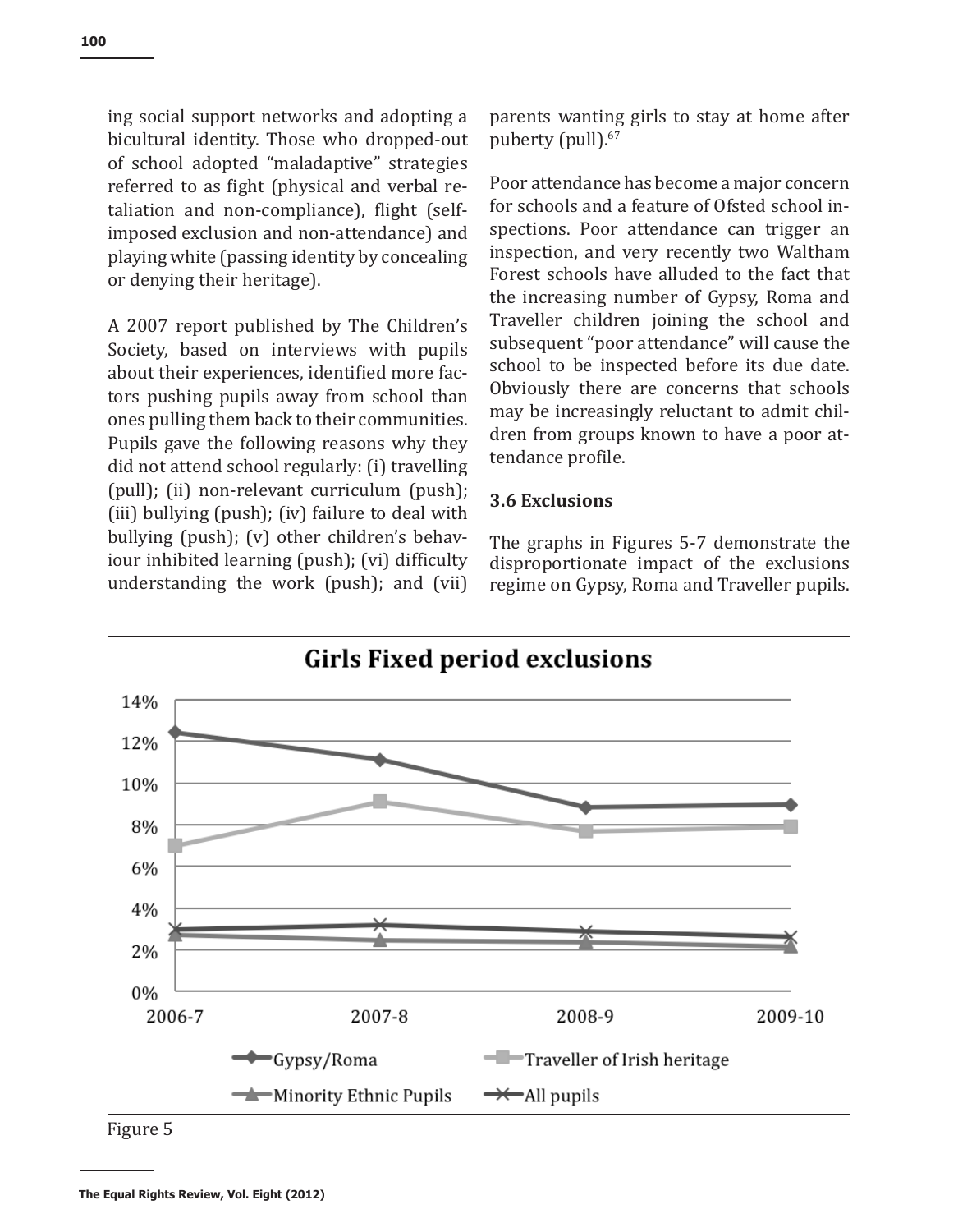

Figure 6



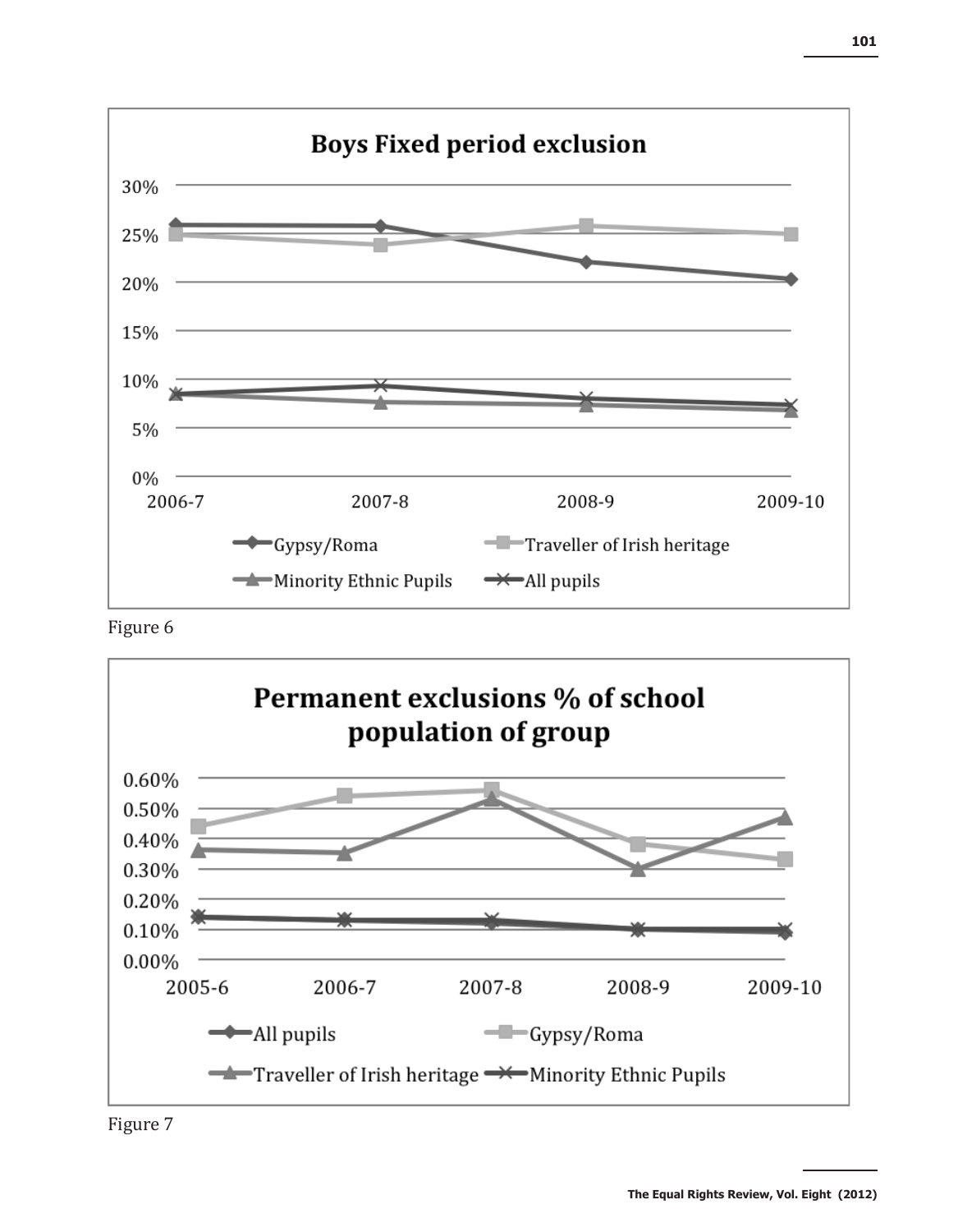The reasons for such exclusions are complex, but include issues such as:

- (i) the way some students talk to teachers (without due deference);
- (ii) pupils responding to racial harassment (sometimes not effectively addressed by the school) in an aggressive way;
- (iii) some students seek to self-exclude because their attendance has been enforced;
- (iv) failure to complete homework or attend detentions leads to a slippery slope of non-compliance culminating in exclusion; and
- (v) lack of parental cooperation resulting in the school running out of alternatives.

# **3.7 Culture and Values**

Ethnicity, culture and religion are closely linked. They can all influence the experience of Gypsies, Roma and Travellers in the education system. Further, a lack of understanding in schools can mean that cultural differences are not appropriately dealt with.

Most Gypsies, Roma and Travellers are opposed to sex education and dissemination of information about contraception. It is not unusual for Roma students to "marry" in the eyes of their community soon after they reach puberty. There can be complex child protection issues. It is not always clear whether the issue is religious, cultural or patriarchal, and whether the rights of the child are protected by the deeply held views of the parents. All the Gypsy, Roma and Traveller communities oppose premarital relationships and expect their children to marry and start a family whilst they are in their teens; by that stage, young women are expected to have the knowledge and skills to keep a home and start a family, and young men are expected to be able to earn a living and keep them. If school cannot equip their children for this future, most families will be sceptical of the value of secondary education and if their children lose their resolve to attend school, they will receive support in pursuing other alternatives from their parents. The strict gender roles among Gypsy, Roma and Traveller communities can mean that girls do not trust boys to do things which they regard as their domain, such as cooking. Schools should not accept these attitudes uncritically, but should also understand that they are based on a recognition and respect for the skills of women, especially with respect to cleanliness taboos.

In view of the value system of some Gypsy, Roma and Traveller families it is possible that boys (and in some cases girls) will act and speak in ways which constitute sexual harassment, and which could and should not be tolerated. It remains important, however, not just to punish such actions, but ensure that the full learning potential is derived from the incident. It may be appropriate to choose some form of reparation which acknowledges the inappropriateness of the action.

#### **4. Promoting Educational Equality**

# **4.1 The Development of Traveller Education Support**

In 1967, Bridget Plowden, the Chairman of the Central Advisory Council for Education (England), presented a report, entitled *Children and their Primary Schools*, to the Department of Education and Science (the Plowden Report).68 The Plowden Report identified Gypsies as "probably the most severely deprived children in the country" and argued that committed teams of professionals would be needed to successfully "arrest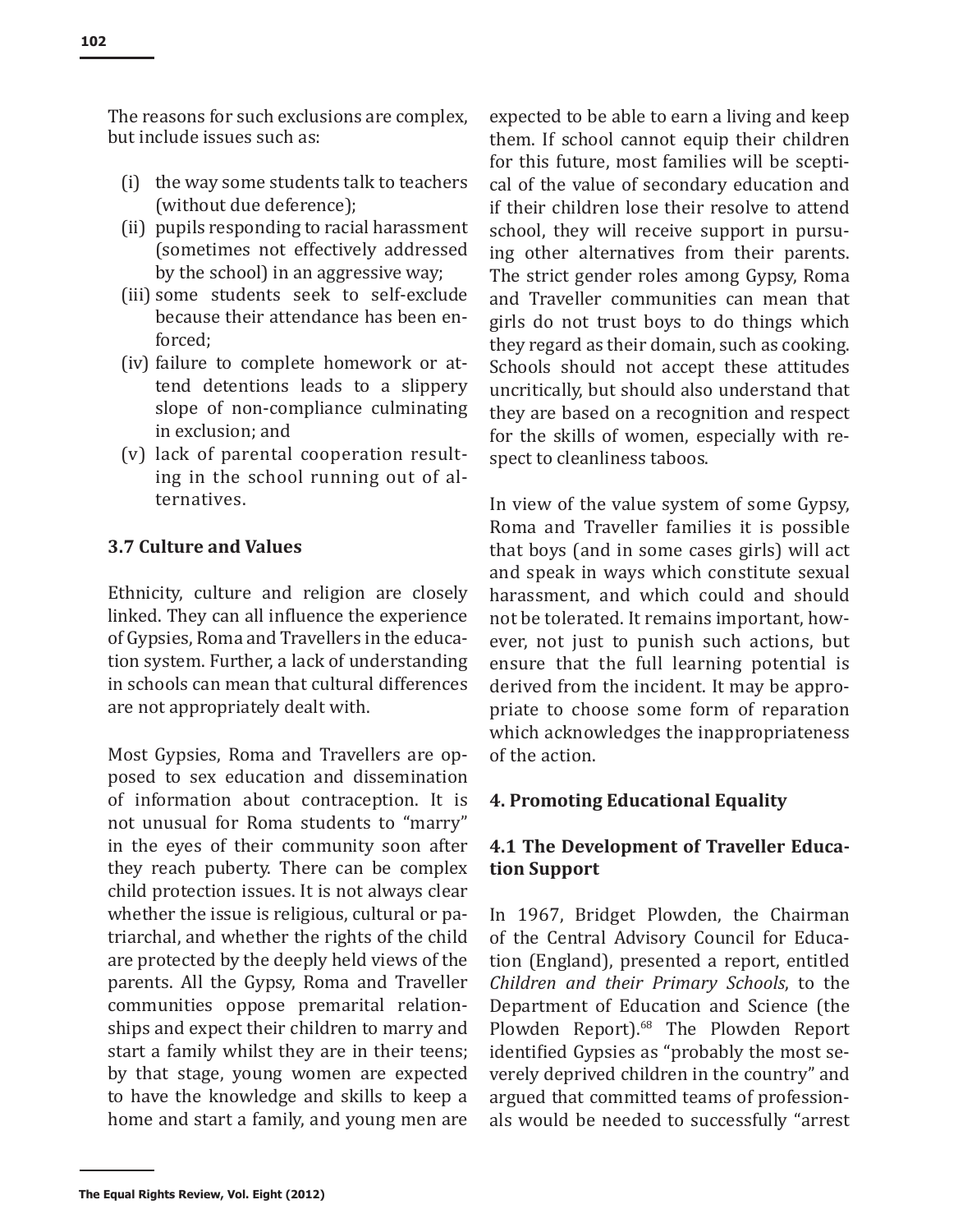the cycle" of educational disadvantage they experienced.69 As a result, TESS developed from the mid-1970s in order to support the educational access, inclusion and opportunities of a range of different "Traveller" groups, including Romanichal Gypsies, Roma, Travellers of Irish heritage, fairground families or show people, circus families, New Travellers and bargees or canal-boat families. The term "Traveller" was thought to be neutral and inclusive, but members of the communities it embraced argued that it denied their unique identities and shared heritages. "Travellers" became "Gypsy Travellers", then "Gypsy Roma Travellers" and finally "Gypsies, Roma and Travellers". Probably for reasons of brevity and familiarity, Traveller Education Services and more recently, TESS, did not change their name.

For the next two decades, Traveller Education Services were funded centrally, and theory and practice were developed by teachers working closely with Gypsy, Roma and Traveller families and the Department of Education, with Her Majesty's Inspectorate (the Inspectorate) monitoring and supporting their work. The role of TESS is to build the capacity of families, schools and other agencies, including the Local Authority, to address these issues. In some cases, a watching brief may be sufficient, while in others, complex inter-agency interventions may be required. There are many parallels with the situation of "Looked After Children", where the need for a virtual head-teacher has been recognised to pull together a range of professionals who might be working with a child.<sup>70</sup>

As discussed above, day-to-day TESS practice in one London borough with a high number of Roma families illustrates how practitioners are required to mediate a range of intractable issues. TESS emphasised the relationship of trust they had with parents, the importance of networking and the development of policy and practice as a partnership between professionals, officials and the Inspectorate. There was much common ground; the families, in general, wanted their children to learn to read and write, and were eager for them to attend primary schools, so TESS gave priority to ensuring every child had a positive "early years" and "primary" experience. While an effective TESS cannot prevent education being disrupted owing to the challenges described above, its staff would have contacts with other members of the extended family of the Gypsy, Roma and Traveller pupils and may be in a position to facilitate communication between the school and the family.

By way of example of the impact TESS can have, one outcome of the engagement of TESS with Gypsy, Roma and Traveller communities has been the emergence of a small but significant number of community activists who are taking an increasingly important role in voluntary organisations fighting for the rights of their communities.<sup>71</sup> Most, but not all, are young women who are taking difficult decisions relating to their future; they are giving the campaign for rights priority over the expectation that they marry and start a family. All have a level of education and confidence to be effective, but their communities expect them to fail, and the press and public have no intention of letting them succeed. In areas without TESS support, schools will need to develop these future role models, and either create employment opportunities for them or create pathways for them to move into positions where they can have an impact.

Although TESS practitioners were generally respected by mainstream colleagues, TESS tended to become marginalised along with the communities with whom they worked.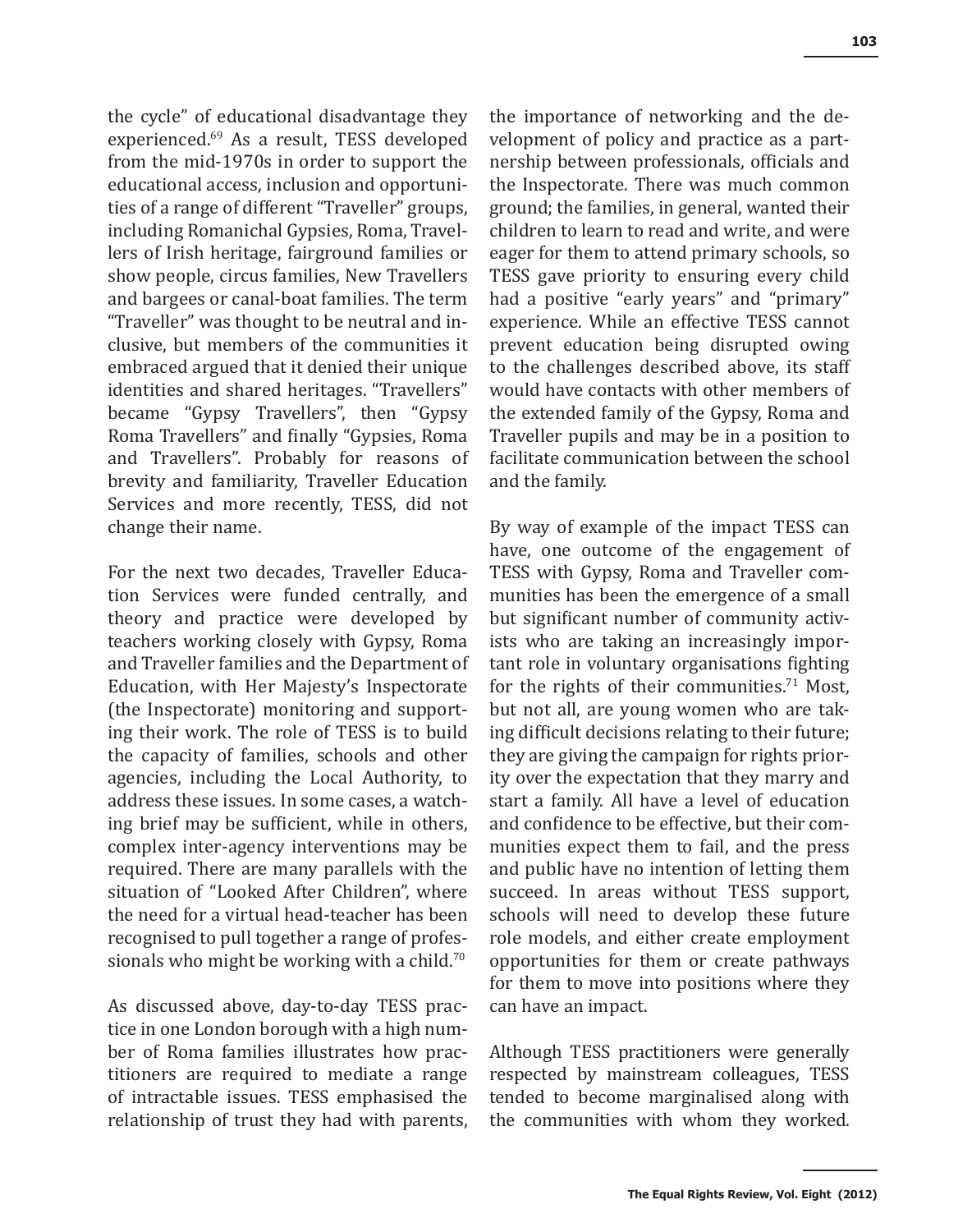All this began to change with the election of the Labour government in 1997, with Tony Blair's commitments to "Education, education, and education"72 and joined-up solutions. Then Education Minister Estelle Morris pledged to address "this complex and difficult issue".73 Her successor, Charles Clarke, called on teachers of Travellers to achieve a stepchange in progress towards the inclusion of children from these communities.74 Ofsted subsequently undertook a thematic review of the minority ethnic groups whose achievement was giving cause for concern and found Gypsies and Travellers to be the group most at risk of under-achievement in the education system.75 The Department of Education and Skills responded to the Ofsted report by issuing guidance to all schools, distilled from TESS best practice, advocating whole school approach with senior leadership promoting an ethos of inclusion and respect.<sup>76</sup>

Blair's Labour Government was determined to "narrow the gap" between under-achieving groups and other children. It attempted to do this through the National Strategies, which focused on literacy and numeracy, behaviour and attendance, mid-term admissions, new arrivals, minority ethnic achievement, social and emotional aspects of learning, and assessment for learning.<sup>77</sup> Most of these initiatives had a positive impact on Gypsy, Roma and Traveller children in school, but the Gypsy, Roma and Traveller Achievement Programme (GRTAP) specifically targeted these communities by encouraging schools to develop innovatory practice to raise achievement and support transition. Through GRTAP, in November 2009 the National Strategies publicised guidance materials to support schools to raise the achievement of Gypsy, Roma and Traveller pupils. Regional advisers, TESS and school staff worked hard to make a difference. The documentation produced recognised the contribution of racism to educational disadvantage, and devoted one booklet to relationships with parents.<sup>78</sup> However, the GRTAP coincided, around 2008-10 with the process that led to fall from grace of the National Strategies in 2011, with teachers complaining of initiative fatigue, and the government recognising that the huge expenditure had failed to reach the white, urban poor.

Although TESS had been brought into the mainstream, they were also in decline. The funding, which was ring-fenced until 2006, was incorporated into the Children's Services Grant which was launched in April 2006 and subsequently, from April 2008, into the Area Based Grant which covered a very wide range of services and could be used as the local authority saw fit. With Traveller education services funding coming from a local pot, local authorities sought ways to cut back on this expenditure and, at the same time, sought to integrate TESS into mainstream services.

Traveller education practitioners tended to focus on the whole family, across the whole age range, addressing issues across the Every Child Matters (ECM) agenda.<sup>79</sup> The ECM aim of a "framework of universal services which support every child to develop their full potential and which aim to prevent negative outcomes"80 accurately describes the aspiration of most TESS. The National Strategies approach, however, focused on groups of pupils who had the potential to influence statistics. Schools are judged by their Key Stage results that are published at the end of Key Stage 2. The benchmark is the number of children achieving level 4 and above. Many schools have concentrated on "boosting" the borderline cohort to enable children to move from level 3 to level 4. This school improvement approach often overlooked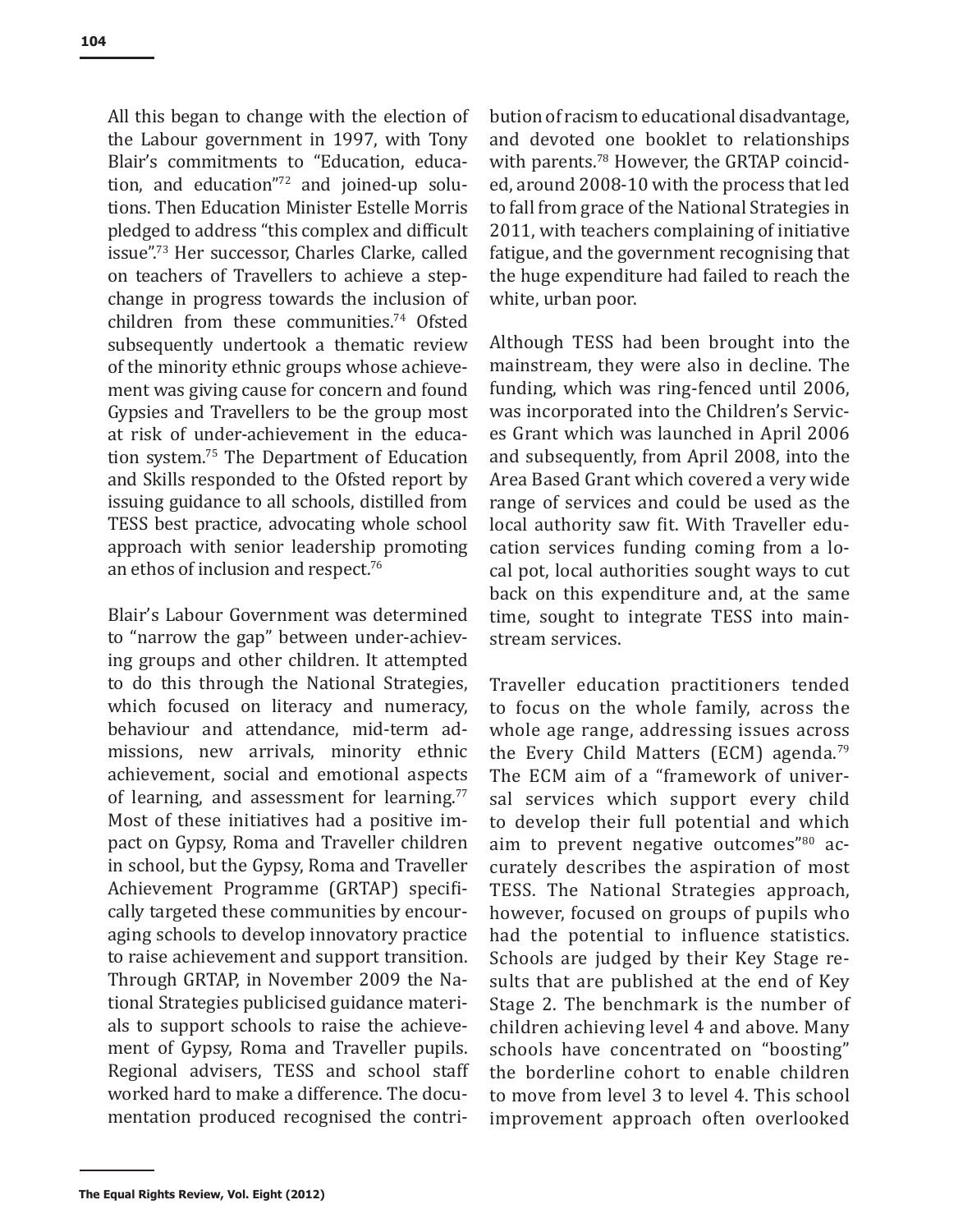children who were not in school, as judgements became more results focused.

Then in 2010, in a climate defined by the economic downturn, came the victory of the conservative party, the policy of deep cuts of spending, and the end of the National Strategies. The Department for Children, Schools and Families became the Department for Education, signalling a withdrawal from the interagency approach and the narrowing of Ofsted's remit. The single crumb in the Education White Paper was that local authorities should be "champions of vulnerable families", although what that might mean in practice is open to speculation.<sup>81</sup>

# **4.2 Gypsy, Roma and Traveller History Month**

There have also been important initiatives to changes societal attitudes and address the culture of intolerance. In June 2007, Lord Adonis, the then Schools minister, endorsed the first Gypsy, Roma and Traveller History Month (GRTHM) to celebrate the cultures and combat ignorance. The event has run successfully each year since, with significant participation by Gypsy, Roma and Traveller communities, schools, libraries and other institutions.

The GRTHM has been a great success, modestly funded by the (then) Department for Children, Schools and Families for its first three years, but continuing in 2011 without financial support. It has provided a wonderful opportunity for a range of Gypsy, Roma and Travellers to celebrate their histories and identities with a confidence that reflects the strength and resilience of these cultures. The fact that they are regarded as vulnerable within the education system may reflect more on the unresponsiveness of that system, than on the frailties of the Gypsy, Roma and Traveller cultures. As the GRTHM undermines stereotypes and builds self-esteem, it helps children to reach their full potential.

The GRTHM is of potentially greater importance in the schools with no identified Gypsy Roma Traveller pupils and who do not reflect on their history from one year to the next, than it is in those schools which engage with the communities on a daily basis. In a multicultural society, in which everyone has a vested interest in developing an awareness and understanding of a range of different cultures and faiths, those schools and settings whose communities are not enriched in a multicultural dimension require extra input, through programmes such as GRTHM, to foster understanding and raise awareness.

Jake Bowers, a Romani journalist, described the impact of the invisibility of these communities as follows:

"Go to most museums, libraries and schools and nothing about our history and culture is kept or taught. The result is a widespread ignorance about who we are, which sometimes turns to hatred, fear and misunderstanding. In schools, children learn more about the Romans, Vikings or even fairies than they do about our cultures and what we have contributed to this world."<sup>82</sup>

This initiative, initially planned and implemented by community members and TESS professionals at national and local levels, seemed to elicit a matching response from schools, libraries, council departments and the voluntary sector. If the press sniped, noone paid attention. Children in schools, apprehensive about having the spotlight turned on them, were surprised and pleased to find that other children showed real interest in aspects of their culture. They told stories and made films, shared photos and made art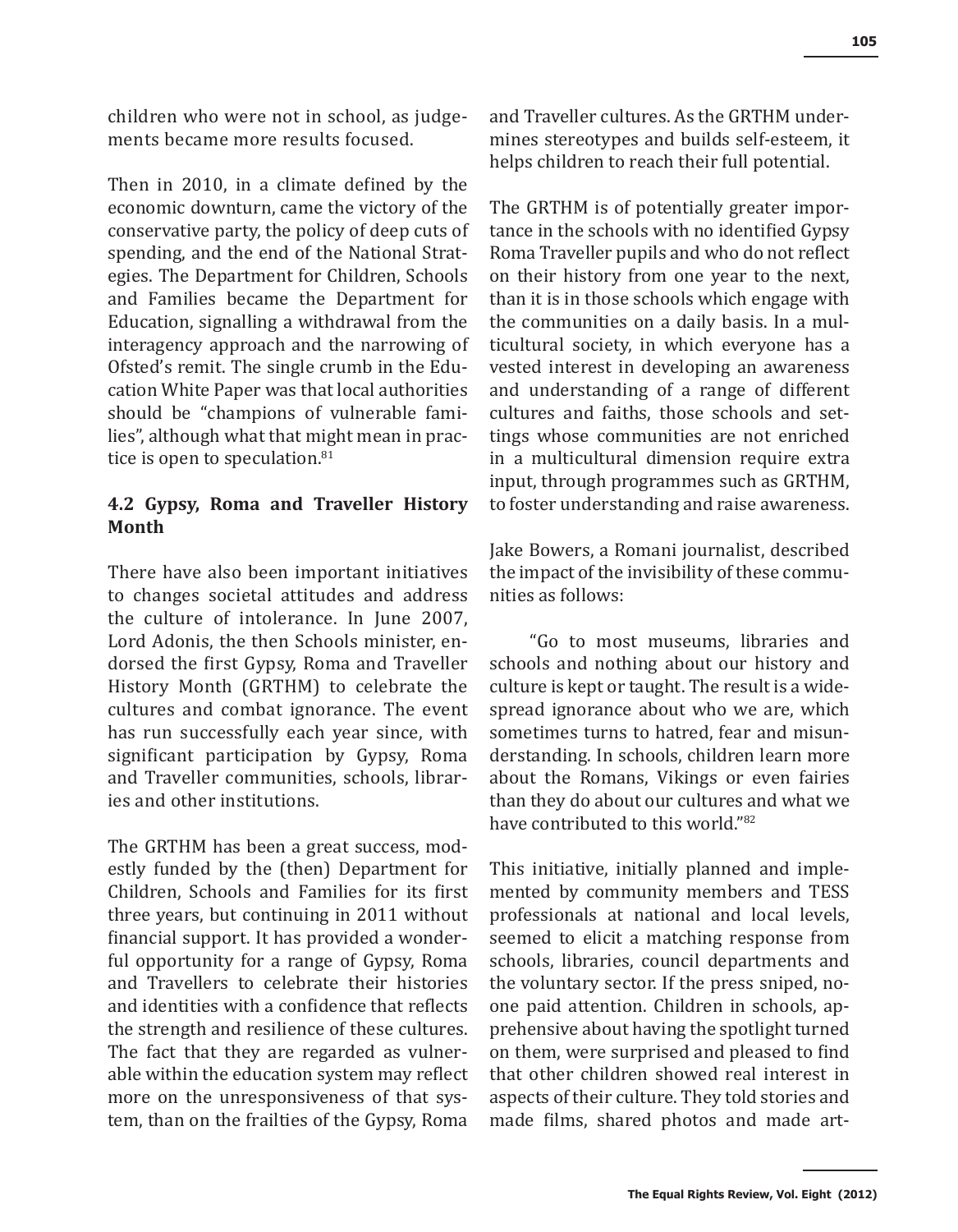work. GRTHM is showing, in its fourth year, the potential to change the way society and the communities think about and celebrate culture and history.<sup>83</sup>

# **4.3 The Equality Act 2010**

The Equality Act 2010 provides the opportunity to challenge directly the most blatant forms of discrimination affecting Gypsies, Roma and Travellers in schools. In the authors' experience, schools have discriminated against members of these groups by: (i) telling Gypsy, Roma and Traveller parents they had no vacancies when they did have some; (ii) expecting prospective parents to phone or visit the school regularly to check for vacancies; (iii) suggesting another school may be more appropriate to their needs; and (iv) imposing inappropriate conditions, such as a permanent address.

The Equality Act 2010 simplified, strengthened and harmonised over 116 separate pieces of legislation to provide Britain with a new discrimination law, which aims to protect individuals from unfair treatment and promote a fair and more equal society. It covers discrimination because of age, disability, gender reassignment, marriage and civil partnership, pregnancy and maternity, race, religion or belief, sex and sexual orientation.84 It makes it unlawful for a school to discriminate against a pupil in relation to (i) admissions; (ii) the provision of education; (iii) access to any benefit, facility or service; and (iv) exclusions. It is also unlawful for a school to harass or victimise an applicant or pupil.<sup>85</sup> Under the equality duty in section 149 of the Act, schools must take active steps to ensure that discrimination is not occurring in the education or services that they provide.

Gypsy, Roma and Traveller pupils in secondary schools are more likely to identify themselves by the "non-Traveller" ethnic codes, but even pupils who have not identified themselves as Gypsies, Roma or Travellers have the right to the protection of the Equality Act as members of an ethnic group. While the school may claim it did not know their ethnicity, the question would arise whether they could reasonably have been expected to. Furthermore, the ethnic code is not the only source of information a school should use when deciding which equalities to protect.

The Equality Act may be particularly helpful in tackling discrimination on grounds of sexual orientation affecting Gypsies, Roma and Travellers. Only in recent years has there been an acknowledgement of homosexuality among Gypsies, Roma and Travellers and the culture remains largely homophobic, including justifying physical attacks. Catholic attitudes to homosexuality tend to reinforce cultural values. Hostile homophobic attitudes tend to flourish on sites where there tends to be a consensus about what is acceptable, and most "out" Gypsies, Roma and Travellers often separate themselves from the culture. There are gay Traveller chat-rooms on the internet, and there may be a gradual change happening in attitudes of the communities towards homosexual Gypsies, Roma and Travellers, over time.

The impact of the Equality Act on the educational experience of Gypsies, Roma and Travellers will depend largely on the extent to which they are able to assert the rights the Act provides. There are several barriers to effective access to justice affecting Gypsies, Roma and Travellers. Gypsies, Roma and Travellers do not easily resort to using complaints procedures. They frequently require: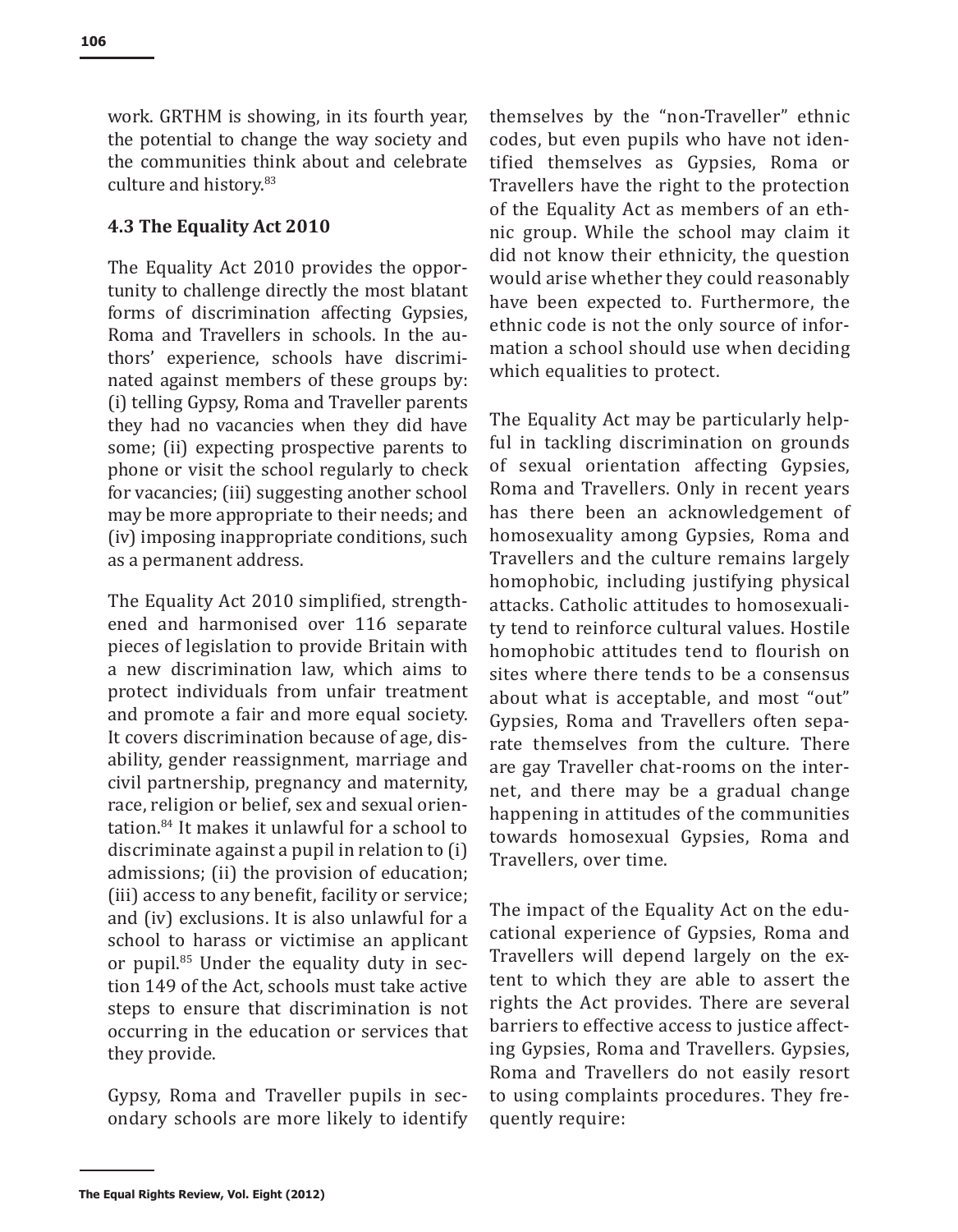- knowledge of their entitlement,
- knowledge of how to complain,
- confidence that complaining will make a difference,
- the skills and tenacity to see the process through.

Most Gypsy, Roma and Traveller families assume the system is loaded against them and they are frequently surprised if they do receive their entitlement. In some cases, Gypsies, Roma and Travellers suffer abuse specifically because it is anticipated that they will not complain. Most complaints require some support from Citizens Advice Bureaus, a law centre or a voluntary organisation.

Parents are generally reluctant to come into school, and if they do come to complain they may not necessarily do so in the most tactful way. They are likely to be angry and upset, and this may come over as threatening or abusive to staff. Schools not only need to develop strategies to deal with angry parents but also to ensure that children do not become implicated. In practice, family loyalty will make it highly likely that the child will follow parental instructions and it is not difficult to see how the situation could escalate.

Older children in Gypsy, Roma and Traveller families have a duty of care towards their younger siblings, which can result in them becoming involved in disputes on their behalf. Each case must be resolved on its merits and the school may find it difficult to separate the actions of one member of a family from those of another. Victimisation of a pupil can occur where a school holds a pupil responsible for what their parent, carer or sibling might have done or has done. This is not a problem specific to Gypsies, Roma and Travellers, but may arise with any group which is tight-knit, has experiences of prejudice and misunderstanding, is unfamiliar with the working of the education system, and has no confidence in systems for resolving disputes.

The positive action provisions of the Equality Act permit schools to take proportionate steps to help particular groups of pupils to overcome disadvantages which are linked to a protected characteristic. Where this results in more favourable treatment of pupils with a particular protected characteristic, this is lawful provided the requirements of the positive action provisions are met. The Equality Act provides that the circumstances in which a school may take positive action are where it acts to overcome disadvantage, to meet different needs or to increase participation of people in a particular equality group.<sup>86</sup>

Positive action has proved a significant benefit in Eastern European countries where schemes to increase the number of Roma in universities (by financial support and accepting non-conventional qualifications) has resulted in a developing elite who work in NGOs and in government to promote equal opportunities for Roma. Roma tend to be the main "black" minority in most of Eastern Europe and suffer huge social and economic disadvantage. In the UK, positive action is more difficult because of the differing circumstances of individual families, the size of the communities and the wide diversity within the population. In general, it should be appropriate for schools to seek positive interventions for groups of children or families, from which Gypsy, Roma and Traveller pupils can benefit. It is important that schools monitor whether or not these pupils benefit from such interventions and to be prepared to rethink if they are not.

It may be necessary to ensure that everyone understands that specific policies apply to Gypsy, Roma and Traveller pupils and families. Senior management need to take a deci-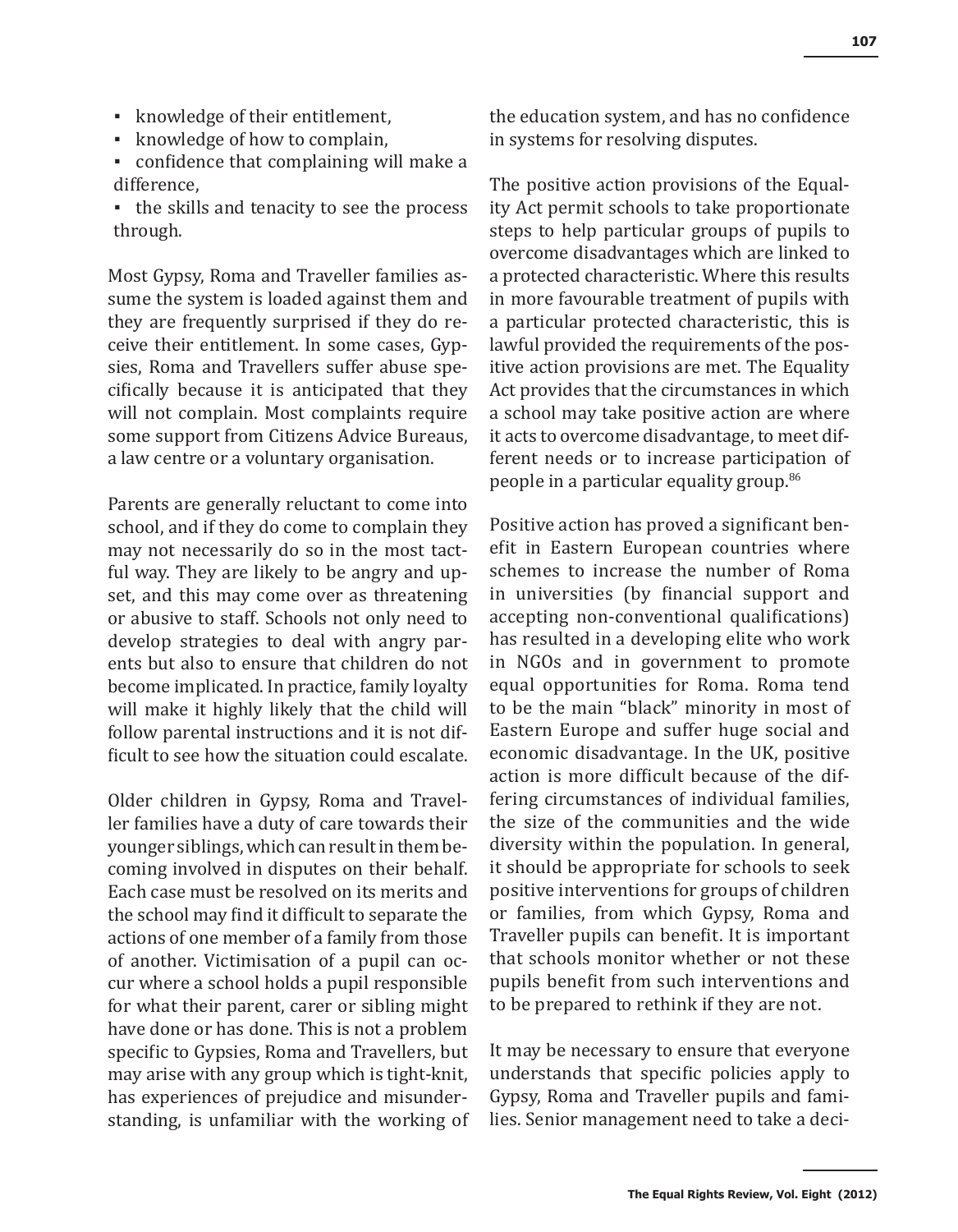sion about whether or not they can assume that the relevance of such policies to these communities can be taken for granted, or whether it might need to be made explicit. This is not to make a special case, nor is it to insult the intelligence of the school community, but experience has shown that there is widespread ignorance and misunderstanding across public services and it is probably better to tactfully spell out the relevance of the Equality Act to these communities rather than allow their situation to be overlooked.

# **5. The Future of Educational Equality for Gypsies, Roma and Travellers**

With the increasing deletion and scaling down of TESS, many families will no longer have a TESS to turn to when education gets rocky, but they may have the opportunity to stand back and decide whether or not education is something they really want and need. The seeds have been sown, and many, though not all, will decide that education can support their fight for rights and economic well-being. Research carried out by the Department for Children, Schools and Families suggests that schools deliver best where they feel they have been granted "ownership" of the children by their communities, i.e. that Gypsy, Roma and Traveller children are the school's responsibility, and most guidance issued over the past ten years has encouraged them to do so; with the reduction of TESS there will now be less alternatives. Local authorities have tended to see Traveller Education Services as a marginal concern, a distraction from the core business of school

improvement, but now, if the White Paper proposals are enacted, they will have to develop their role as "champions of vulnerable children and families".87 Let's hope they take the task seriously.

The financial cutbacks have thrown Gypsy, Roma and Traveller families and schools in at the deep end with cavalier confidence that all will be well. It is difficult to share that conviction, and those of us who campaigned to preserve TESS will be monitoring closely the impact of these changes.

Although the government has invested in a raft of education strategies over the last ten to fifteen years, and a range of equality initiatives and legislation has been enacted, the question of how to address the day-today challenges that many Gypsy, Roma and Traveller children and young people face and that lead to outcomes so much lower than those of their peers. It still remains for schools, institutions and society to deal with racism and inequality in a way that can be tangible for these communities. Flexibility is so often the key to moving things forward in a gradualist approach. It is timely to remember how the late Vaclav Havel described treatment of Roma as a "litmus test for a civil society".<sup>88</sup>

However, Gypsies, Roma and Travellers are resilient, schools are resourceful, a committed voluntary sector is advocating for change with politicians fighting our corner, and TESS have not yet disappeared completely. Maybe there is light at the end of the tunnel, a stopping place at the end of the road.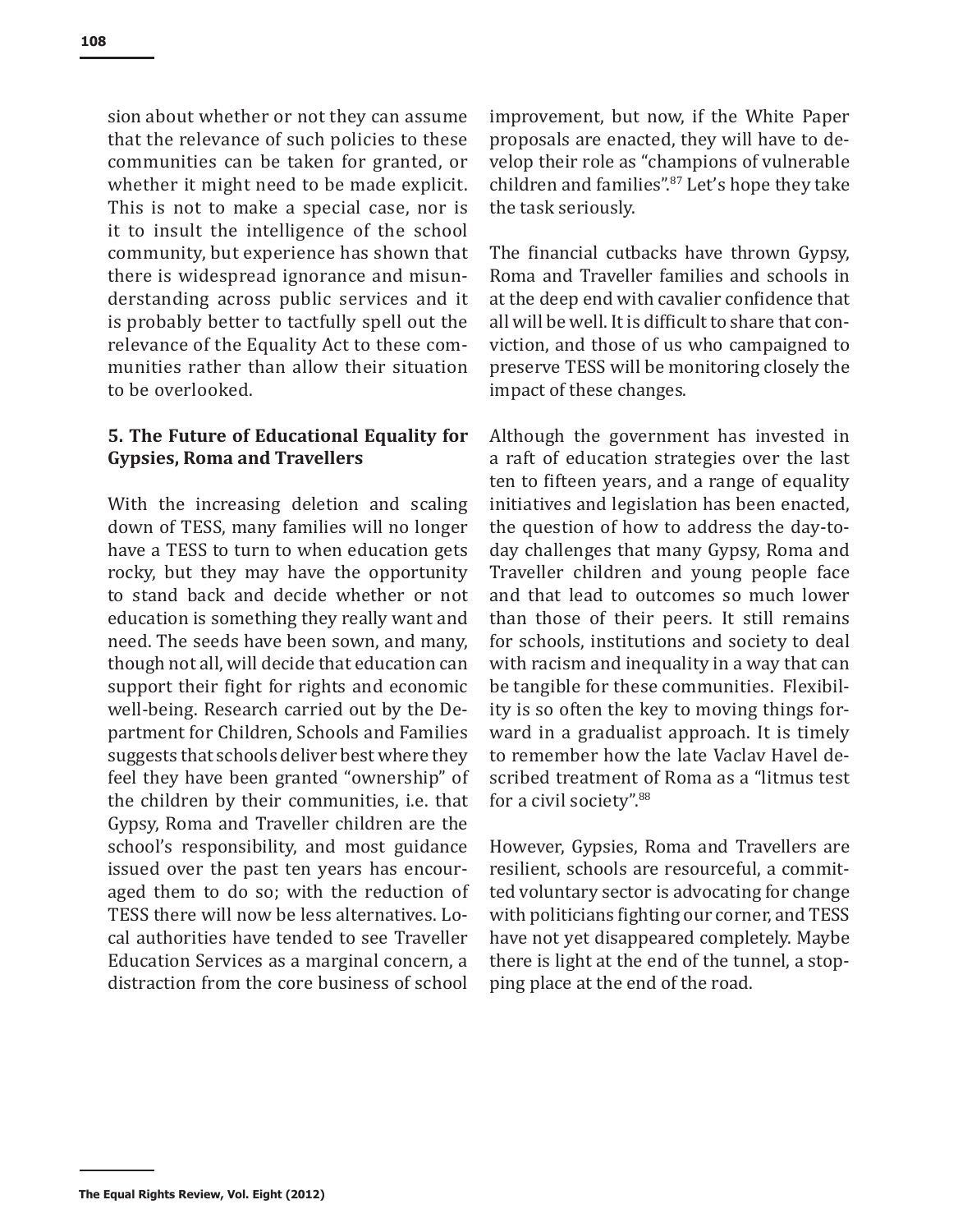1 Brian Foster has been a teacher, educationalist, coordinator of seven Local Authority Traveller Education Services, and is currently a consultant working with the Gypsy, Roma and Traveller communities, a Trustee of the Irish Traveller Movement in Great Britain and also chairperson of ACERT (Advisory Council for the Education of Romany and Other Travellers). Peter Norton has coordinated the London Borough of Waltham Forest Traveller Education Service since 1999 and is a Trustee of the UK's longest established charity working with the Roma community, the Roma Support Group.

- 2 Scotland and Northern Ireland have similar laws.
- 3 Education Act 1944.
- 4 This term recognises that older students may be in school, college or engaged in training.
- 5 Education and Skills Act 2008.
- 6 Education Act 1996, Section 7.

7 Both authors have extensive experience of working with Traveller Education Support Services, which work in partnership with parents to help schools understand and respect the identity and culture of the family, setting it in a broader context through events such as the Gypsy, Roma and Traveller History Month. Effective practice in schools is based on general principles of inclusive education, identified by the National Foundation for Educational Research as safety and trust, mutual respect, partnership with parents, high expectations, flexibility and support for access and inclusion. (See Wilkin, A. et al, *Improving the Outcomes for Gypsy, Roma and Traveller Pupils: Final Report*, Department for Education, 2010, pp. 84-87, available at: https://www.education.gov.uk/publications/eOrderingDownload/DFE-RR043.pdf.) Distinct identities, cultures and values are recognised through the application of these principles in the day-to-day work of schools.

- 8 Fraser, A., *The Gypsies*, Blackwell, 1992, p. 84.
- 9 Personal communication between the authors and Professor Thomas Acton on 28 February 2012.
- 10 See above, note 8, p. 111.
- 11 Hancock, I. F., *Pariah Syndrome: An Account of Gypsy Slavery and Persecution*, 1999, Karoma, Chapter 11.
- 12 *Ibid.*
- 13 See above, note 8, p. 130.

14 For further information on the Welsh Romany community, see the website of the Romany Wales Project, available at: http://www.valleystream.co.uk/romany-welsh%20.htm.

15 *Commission for Racial Equality v Dutton* [1989] IRLR 8, Para 30.

16 O'Riain, S., *Solidarity with Travellers: A Story of Settled People Making a Stand for Travellers*, Roadside Books, 2000.

17 Helleiner, J., *Irish Travellers: Racism and the Politics of Culture*, University of Toronto Press, 2003.

18 *P. O'Leary and others v Allied Domecq and others* (unreported), 29 August 2000 (Case No CL 950275–79), Central London County Court, Goldstein HHJ.

19 Ni Shunear, S., "Irish Travellers: Ethnicity and the Origins Question", in McCann, M., O'Siochain, S. and Ruane, J. (eds.), *Irish Travellers: Culture and Ethnicity*, Institute of Irish Studies, 1994, pp. 54-77.

20 Kenrick, D., "Irish Travellers - A Unique Phenomenon in Europe?", in McCann, M., O'Siochain, S. and Ruane, J. (eds.), *Irish Travellers: Culture and Ethnicity*, Institute of Irish Studies, 1994, pp. 20-33.

21 *MacLennan v Gypsy Traveller Education and Information Project*, S/13272/07 f599/132; see also "Scottish gipsies are distinct ethnic group rules judge", *Herald Scotland*, 25 October 2008, available at: http://www.heraldscotland.com/scottish-gipsies-are-distinct-ethnic-group-rules-judge-1.892997.

22 "CRE examines treatment of gypsies", *BBC News,* 17 October 2004, available at: http://news.bbc.co.uk/1/hi/ england/3751214.stm.

23 Ipsos MORI, *Citizenship 21: Briefing Notes on Profiles of Prejudice,* 2001, available at: http://www.ipsos-mori. com/researchpublications/researcharchive/1401/Citizenship-21-Briefing-Notes-On-Profiles-Of-Prejudice.aspx.

24 For example, on numerous occasions between 2001 and 2004, a private site in the London Borough of Waltham Forest was subjected to bricks being thrown over the fence and caravan doors and windows being vandalised.

25 Geoghegan, T., "How offensive is the word 'Pikey'?", *BBC News*, 11 June 2008.

26 See above, note 15.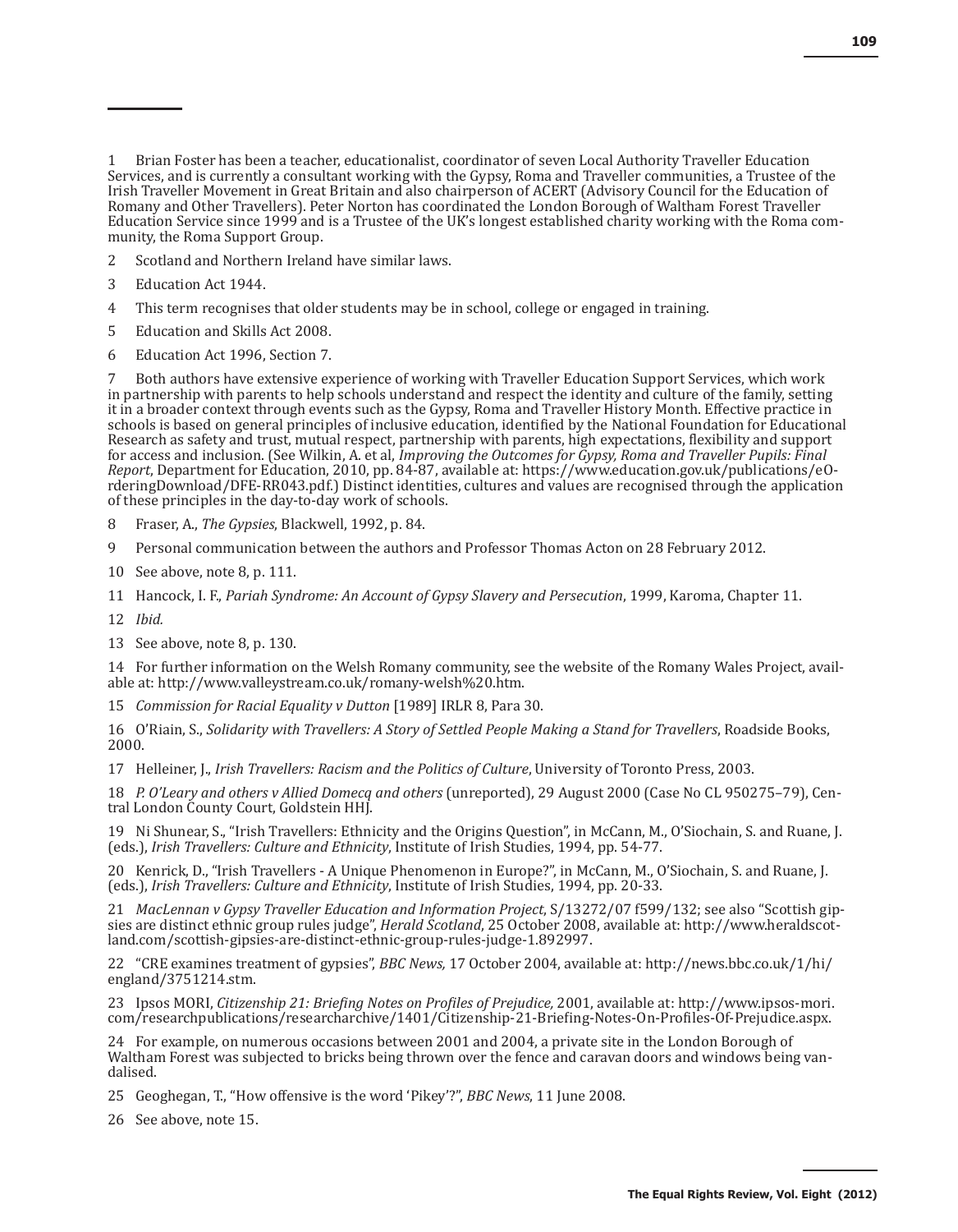27 A8 countries were eight of the ten countries that joined the European Union in 2004, namely, the Czech Republic, Estonia, Hungary, Latvia, Lithuania, Poland, Slovakia, and Slovenia. Workers from these countries had to register with the Worker's Registration Scheme, as a way of controlling the UK labour market.

28 The London Borough of Waltham Forest is one of 32 London boroughs. It is situated in North East London. It comprises built-up urban districts in the south with inner-city characteristics, and more affluent residential development in the north. Waltham Forest is one of the five London boroughs that are hosting the 2012 Summer Olympics. Waltham Forest has had a Traveller Education Service since September 1999, and is coordinated (Peter Norton) and supervised (Brian Foster) by the authors. The information relating to the treatment of the Gypsy, Roma and Traveller community in Waltham Forest is based on the direct experiences of the authors.

29 "Red-tops" or "tabloid" newspapers are those which target mass readerships, often with sensational and populist content. This is to contrast with the "broadsheets" which adopt a more thoughtful and reasoned approach.

30 Front page of *The Sun*, 9 March 2005.

31 Brown, M., "7,500 Sites for Gypsies on the Way", *Express.co.uk*, 21 November 2008, available at: http://www. express.co.uk/posts/view/72245.

32 Sutcliffe, T., "Last Night's Television: This World – Gypsy Child Thieves, BBC2", *The Independent*, 3 September 2009, available at: http://www.independent.co.uk/arts-entertainment/tv/reviews/last-nights-television-thisworld-ndash-gypsy-child-thieves-bbc2-1780881.html.

33 Irish Traveller Movement of Great Britain, *News Release: ITMB press release ITMB lodge complaint with BBC regarding the public lynching of the Travelling Communities*, 1 February 2012, available at: http://www.irishinbritain. org/demo/files/files/statement%20travellers.pdf.

34 Coxhead, J., *The Last Bastion of Racism: Gypsies, Travellers and Policing*, Trentham Books, 2007, pp. 48,58.

35 *Metro Reporter,* 9 April 2010, available at: www.metro.co.uk/news/821054-romania-child-trafficking-ringoperating-in-britain-busted-by-police.

36 Reid, S., "SPECIAL REPORT: How the 21st century Artful Dodgers are making Romanian villages rich", *The Daily Mail*, 25 January 2008.

37 Fresco, A., "The Fagin gangs who make millions from child slavery", *The Times,* 25 January 2008.

38 Metropolitan Police, *Freedom of Information Disclosure,* available at: http://www.met.police.uk/foi/pdfs/disclosure\_2010/december/2010110004069.pdf.

39 Pidd, H. and Dodd, V., "From brilliant coup to cock-up. How the story of Fagin's urchins fell apart", *The Guardian*, 2 February 2008.

40 "Children safeguarded in major operation", *Metropolitan Police,* 12 October 2010, available at: http://content. met.police.uk/News/Children-safeguarded-in-major-operation/1260267437629/1257246745756.

41 In a presentation at the East European Roma Conference in Nottingham on 1 February 2012, Chief Superintendent Colin Carswell stated that in 2007, 1107 children were "moved" (trafficked) out of Tandarei in South East Romania. He also stated that at the conclusion of Operation Golf in 2011, a total of 40 children had been "safeguarded", with one in the care of a Local Authority.

42 Romanian Roma are A2 nationals and as such have employment restrictions placed on them in the UK. The authors' experience of many Romanian families is one of poverty. They often have no access to benefits of any kind, they are in multiple residential occupancy, and they have no access to "Free School Meals". Employment opportunities are limited often to low paid work, cleaning, repairing cars, collecting scrap metal and selling *The Big Issue* (a magazine sold by homeless people).

43 Hancock, I., *We Are the Romani People*, UHP, 2002, Chapter 11.

- 44 See above, note 22.
- 45 Race Relations (Amendment) Act 2000.

46 Meals at lunch time in schools are free to families in receipt of certain means tested benefits, and they cost around £1.90 a day.

47 Department for Education and Skills, *Ethnicity and Education: The Evidence on Minority Ethnic Pupils aged 5–16*, 2005, available at: http://dera.ioe.ac.uk/6306/1/0208-2006dom-en.pdf.

48 Department for Education, *Permanent and Fixed Period Exclusions from Schools in England 2009/10*, 2011, http://www.education.gov.uk/rsgateway/DB/SFR/s001016/index.shtml; Department for Education, *Permanent and Fixed Period Exclusions from Schools in England 2008/9,* 2010, http://www.education.gov.uk/rsgateway/DB/ SFR/s000942/index.shtml; Department for Children, Schools and Families, *Permanent and Fixed Period Exclusions from Schools in England 2007/8*, 2009, http://www.education.gov.uk/rsgateway/DB/SFR/s000860/index.shtml; Department for Children, Schools and Families, *Permanent and Fixed Period Exclusions from Schools in England*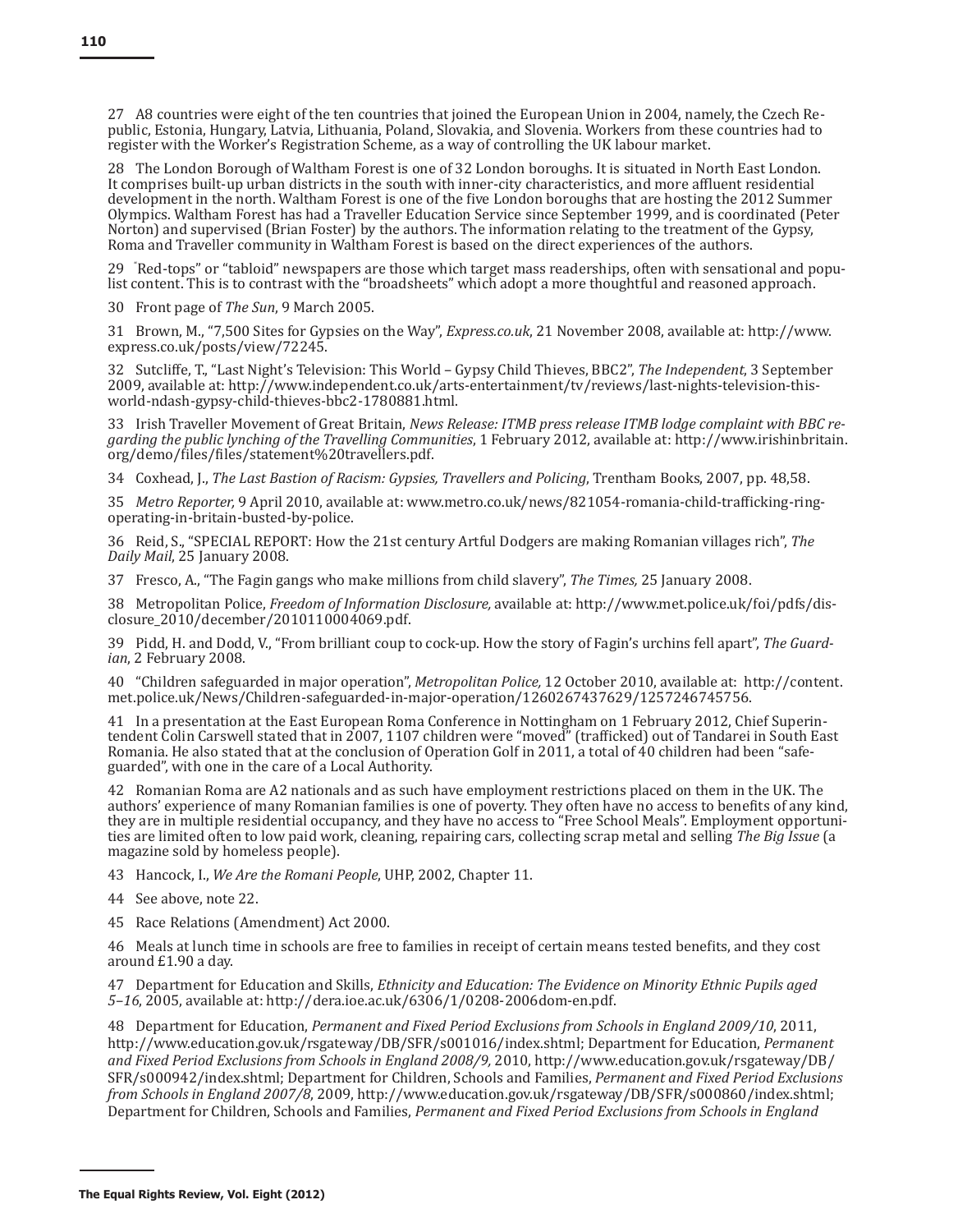*2006/7*, 2008, http://www.education.gov.uk/rsgateway/DB/SFR/s000793/index.shtml; Department for Education, *Schools, Pupils and their Characteristics*, January 2011, http://www.education.gov.uk/rsgateway/DB/SFR/ s001012/index.shtml; Department for Education, *Schools, Pupils and their Characteristics*, January 2010, http:// www.education.gov.uk/rsgateway/DB/SFR/s000925/index.shtml; Department for Children, Schools and Families, *Schools, Pupils and their Characteristics*, January 2009, http://www.education.gov.uk/rsgateway/DB/SFR/ s000843/index.shtml; Department for Children, Schools and Families, *Pupil Characteristics and Class Sizes in Maintained Schools in England*, January 2008, http://www.education.gov.uk/rsgateway/DB/SFR/s000786/index.shtml; and Department for Children, Schools and Families, *Schools and Pupils in England*, January 2007, http://www.education.gov.uk/rsgateway/DB/SFR/s000744/index.shtml.

49 See Wilkin et al., above note 7, pp. 58-59. The National Curriculum is divided into four Key Stages that children are taken through during their school life. The four Key Stages are:

| Key Stage 1 | Ages $5-7$  | Years: Reception, 1 and 2 |
|-------------|-------------|---------------------------|
| Key Stage 2 | Ages $7-11$ | Years: 3, 4, 5 and 6      |
| Key Stage 3 | Ages 11-14  | Years: $7.8$ and $9$      |
| Key Stage 4 | Ages 14-16  | Years: 10 and 11          |

50 Gove, M., *It's not simply an academic question – why we need radical reform of vocational education,* Speech to the Edge Foundation, September 2010, available at: http://www.education.gov.uk/inthenews/speeches/ a0064364/michael-gove-to-the-edge-foundation.

51 European Roma Rights Centre and Roma Education Fund, *Persistent Segregation of Roma in the Czech Education System*, 2011, available at: http://www.errc.org/en-research-and-advocacy-reports-intro-details.php?article\_  $id = 3049.$ 

52 Osler, A. and Hill, J., "Exclusion from School and Racial Equality: an examination of government proposals in the light of recent research evidence", *Cambridge Journal of Education*, Vol. 29(1), 1999, pp. 33-62.

53 Foster, B. and Walker A., *Traveller Education in the Mainstream: The Litmus Test*, Hopscotch Publishing, 2010, pp. 51-52.

54 This list is based on the authors' experience over many years of working in Traveller Education Services.

55 Figures from Waltham Forest Traveller Education Service database.

56 HM Revenue and Customs, *HiPGTM03280 - Entitlement: Residency rules: Right to reside - A2 nationals*, available at: http://www.hmrc.gov.uk/manuals/hipgtmanual/hipgtm03280.htm.

57 Taken from the case files of the Waltham Forest Traveller Education Services. The child's name has been changed in order to protect his identity.

58 *Ibid.*

59 Department for Children, Schools and Families, *Moving forward together: Raising Gypsy, Roma and Traveller achievement,* 2009, available at: http://webarchive.nationalarchives.gov.uk/20110809101133/nsonline.org.uk/ node/248709.

60 See Wilkin et al., above note 7.

61 Ureche, H. and Franks, M., *This is Who We Are: A study of the views and identities of Rroma, Gypsy and Traveller young people in England*, The Children's Society, 2007.

62 Office for Standards in Education (Ofsted), *The Education of Travelling Children*, Ofsted, 1996.

63 Laptops and internet connectivity were provided by the E-Learning and Mobility Project (e-lamp) which began in 2003 and ended in July 2010. Further information about the project is available at: http://www.natt.org.uk/ elamp-initiatives.

64 Taken from the Waltham Forest Traveller Education Services database.

65 Chief Secretary to the Treasury, *Every Child Matters*, 2003, pp. 29-34, available at:

http://www.education.gov.uk/consultations/downloadableDocs/EveryChildMatters.pdf.

66 Derrington, C., "Fight, Flight and Playing White: An Examination of Coping Strategies Adopted by Gypsy Traveller Adolescents in English Secondary Schools", *International Journal of Educational Research,* Vol. 46(6), pp. 357- 367.

67 See above, note 61.

68 Department of Education and Science, *Children and their Primary Schools*, Her Majesty's Stationery Office, 1967, available at: http://www.educationengland.org.uk/documents/plowden/.

69 *Ibid*., pp. 595-600.